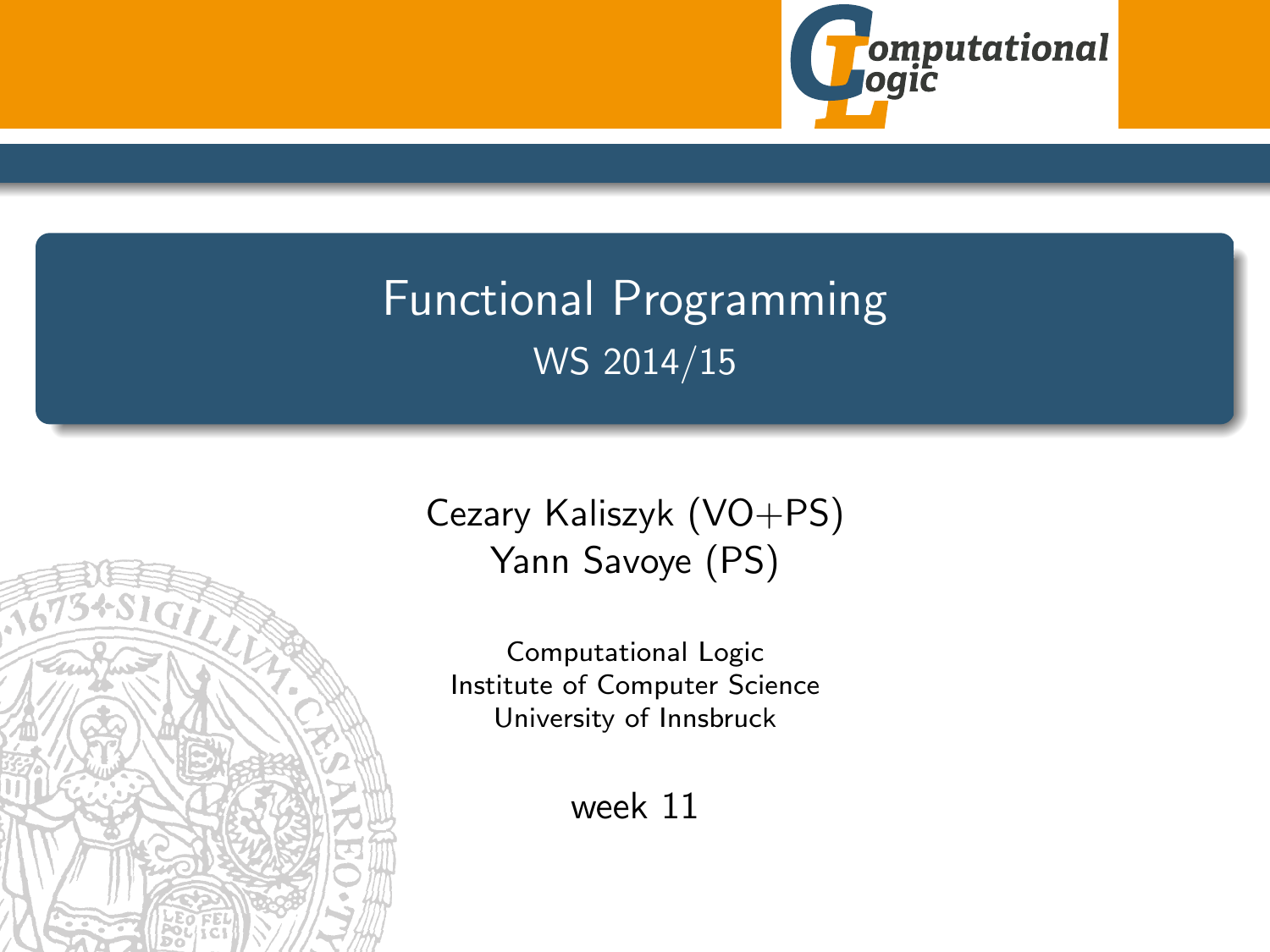## <span id="page-1-0"></span>**Overview**

## [Week 11 - Implementing Type Inference](#page-1-0)

- [Summary of Week 10](#page-2-0)
- [A Module for Core ML Expressions](#page-14-0)
- [Implementing](#page-19-0)  $I$
- [Implementing](#page-30-0)  $U$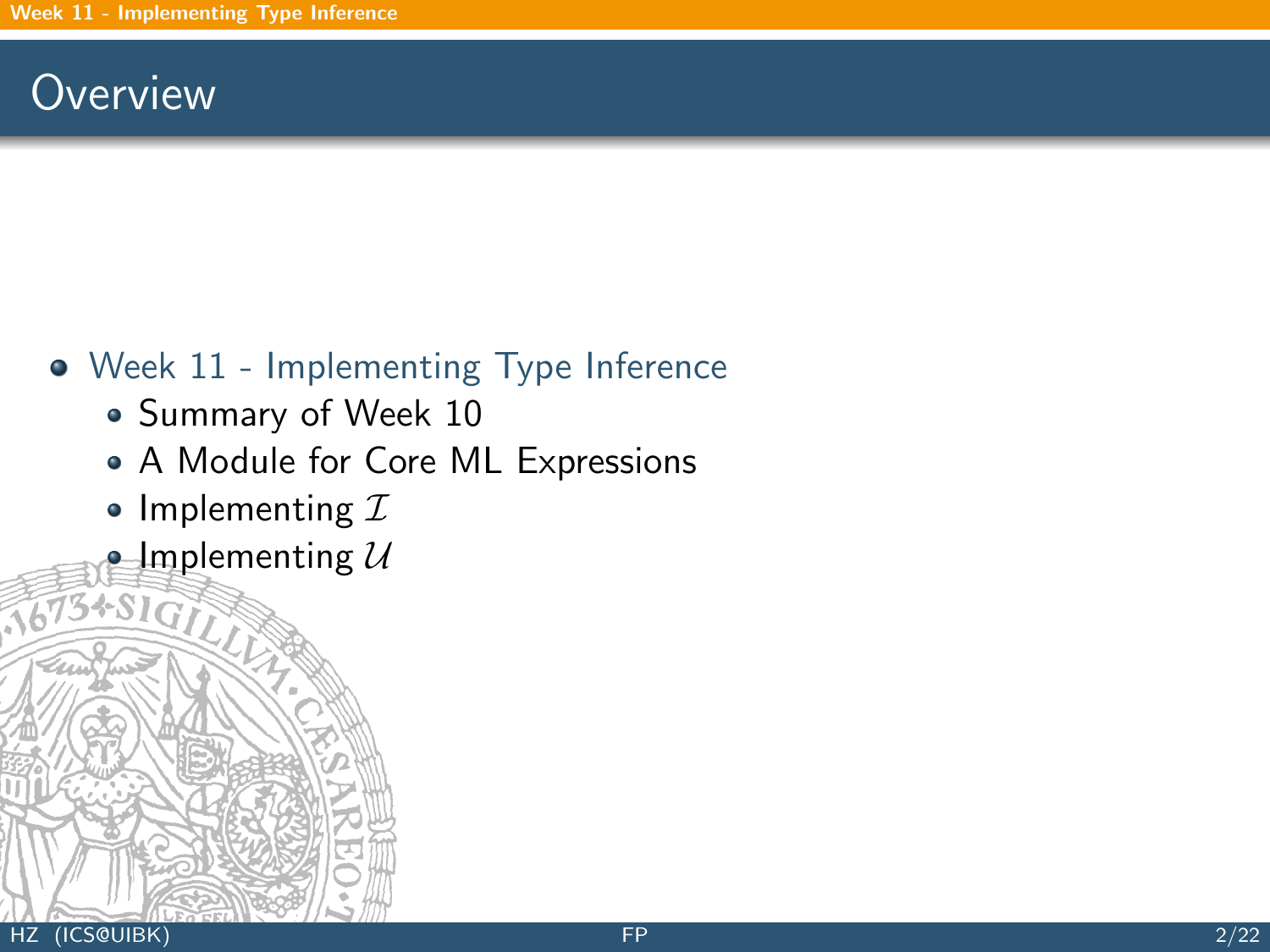## <span id="page-2-0"></span>**Overview**

## [Week 11 - Implementing Type Inference](#page-1-0)

## • [Summary of Week 10](#page-2-0)

## [A Module for Core ML Expressions](#page-14-0)

• [Implementing](#page-19-0)  $I$ 

 ${\tt gplemening\ }{\cal U}$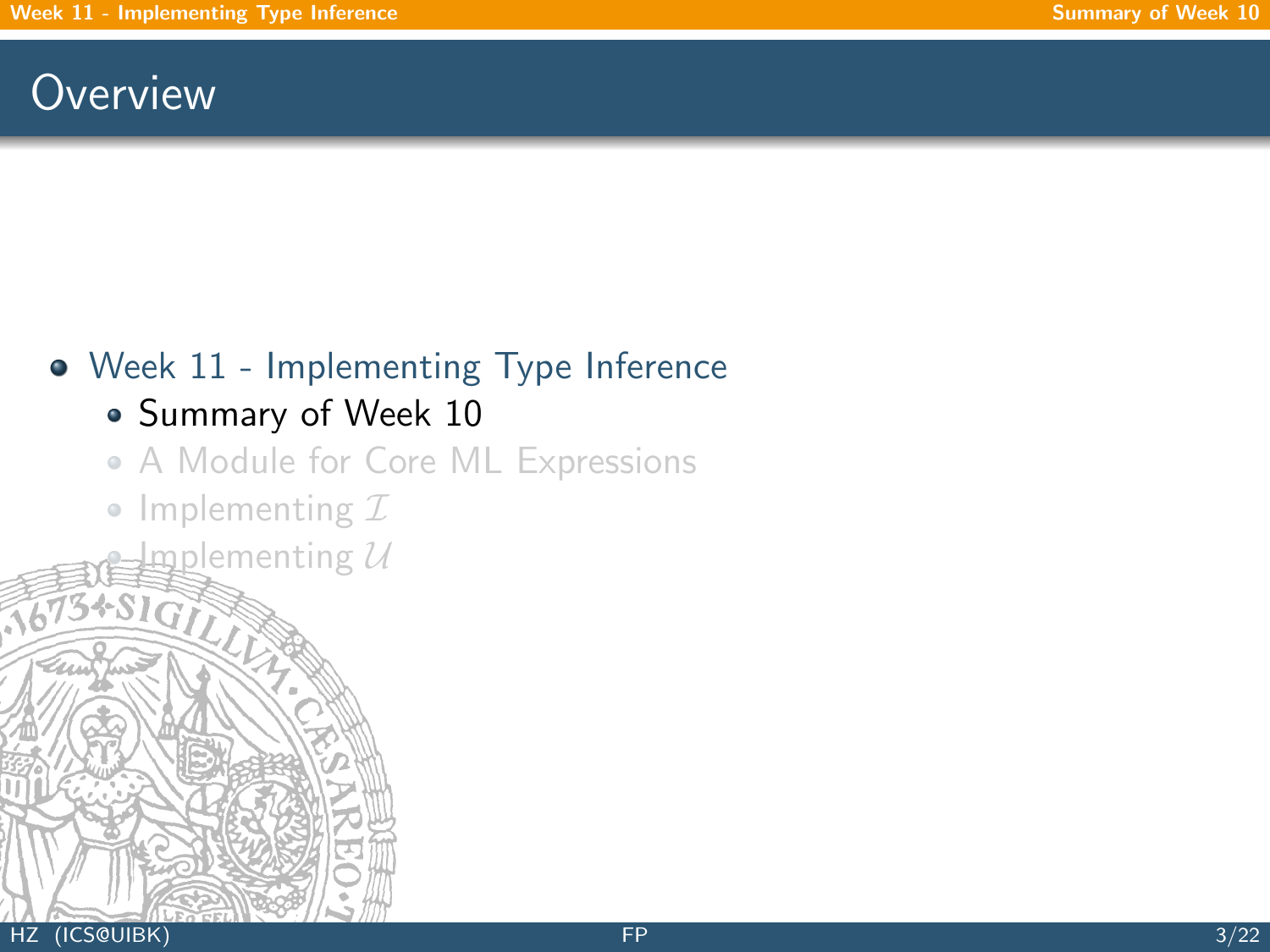## Problem

### $E$   $\vdash$  e :  $\tau$

#### Does e have type  $\tau$  under E?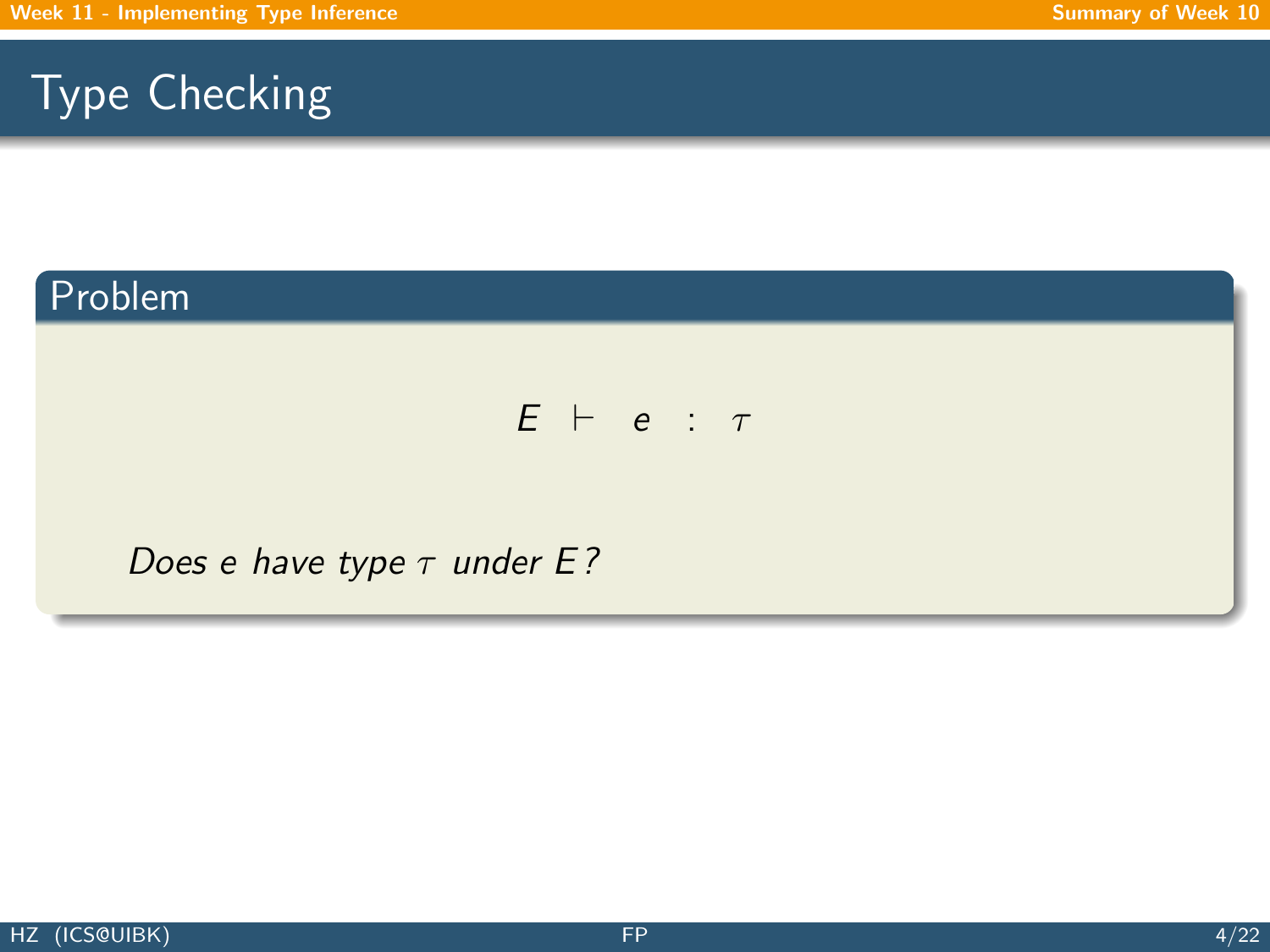## Problem



Does e have type  $\tau$  under E?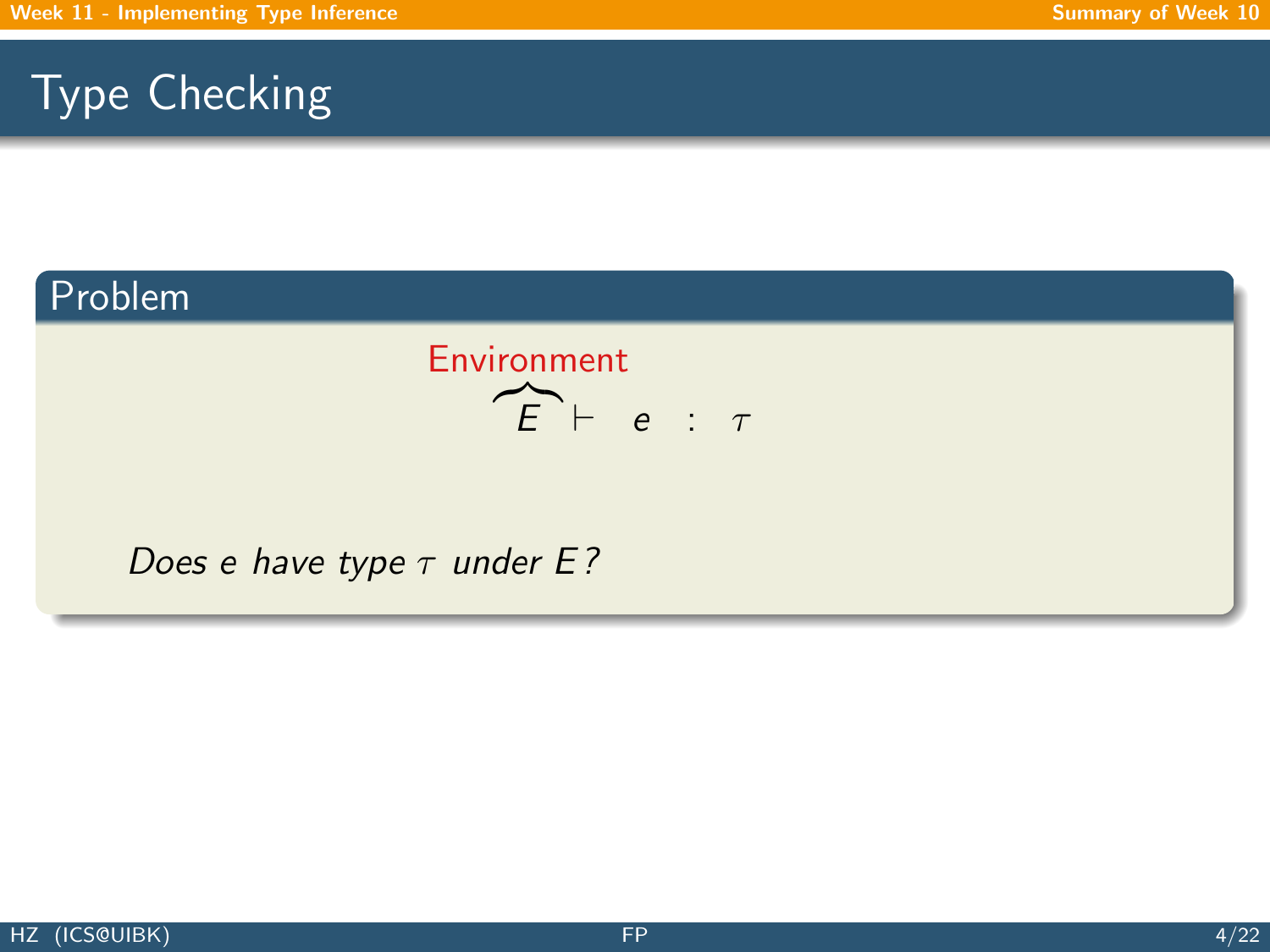### Problem

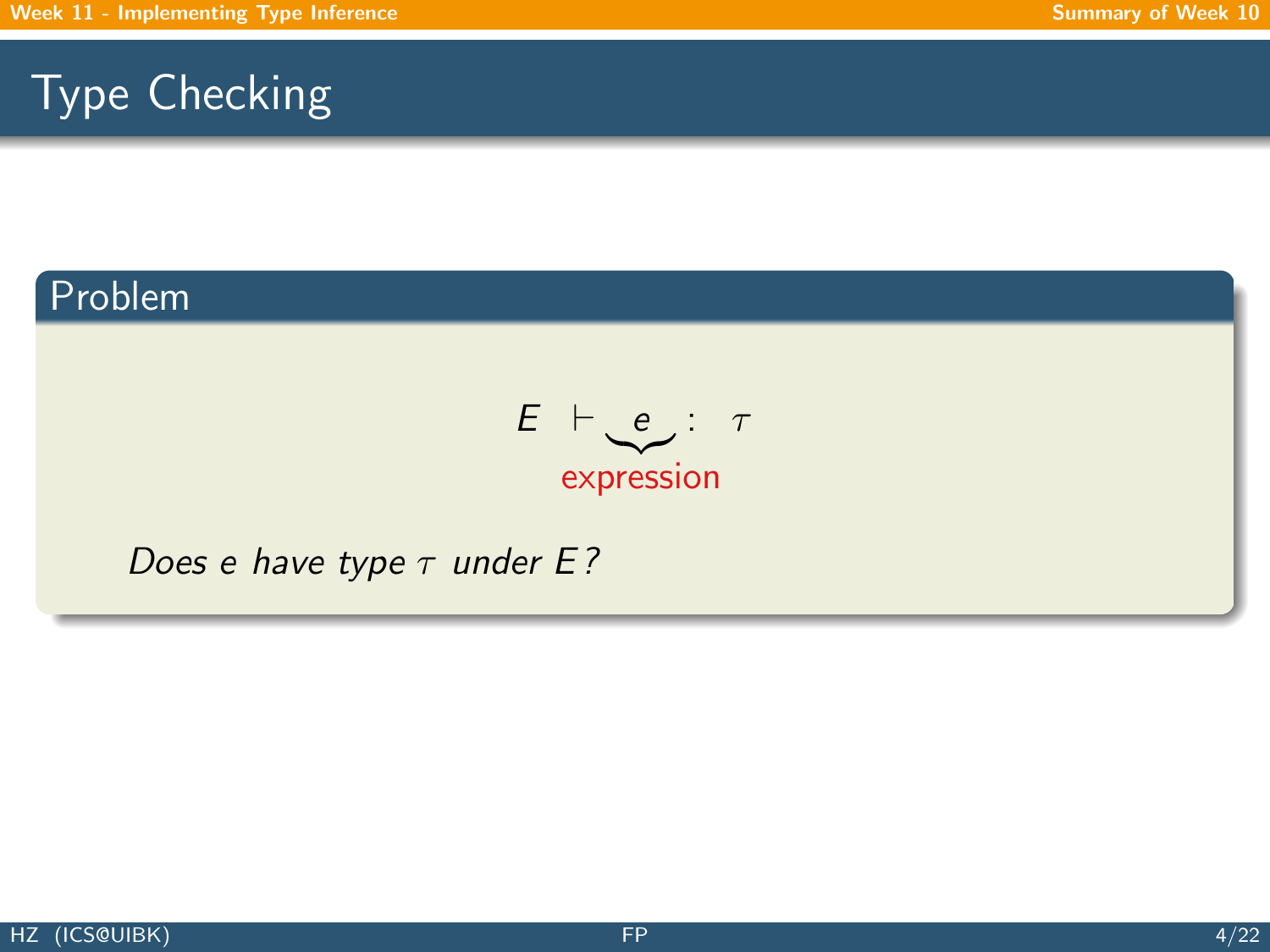### Problem

$$
E + e : \overbrace{\tau}^{\text{Type}}
$$

#### Does e have type  $\tau$  under E?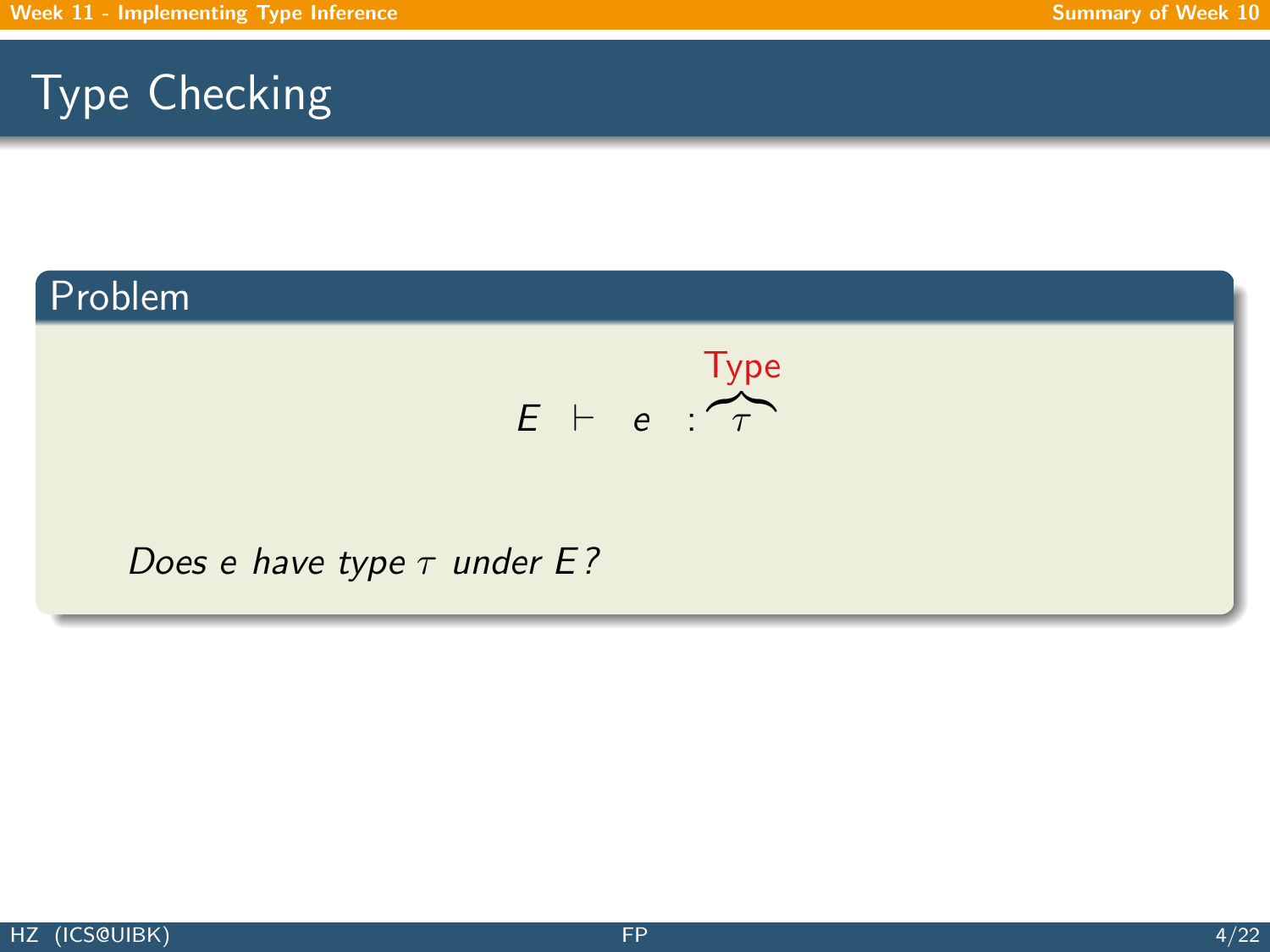## Problem

#### $E$   $\vdash$  e :  $\tau$

Does e have type  $\tau$  under E?

### **Solution**

A proof tree using the inference rules of C.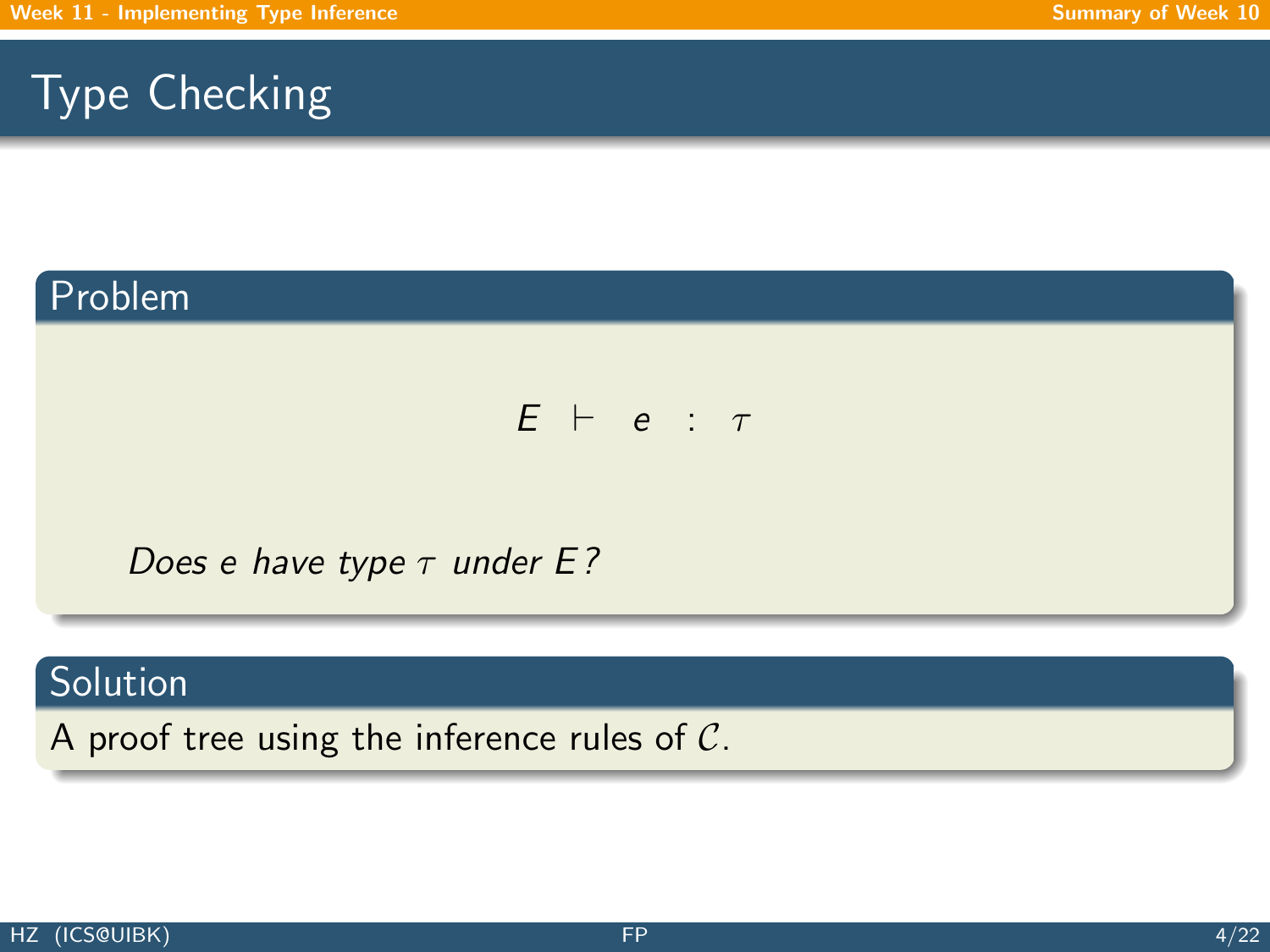#### Problem

 $E \triangleright e : \alpha_0$ 

#### Is there a substitution  $\sigma$  such that  $E \sigma \vdash e : \alpha_0 \sigma$  holds?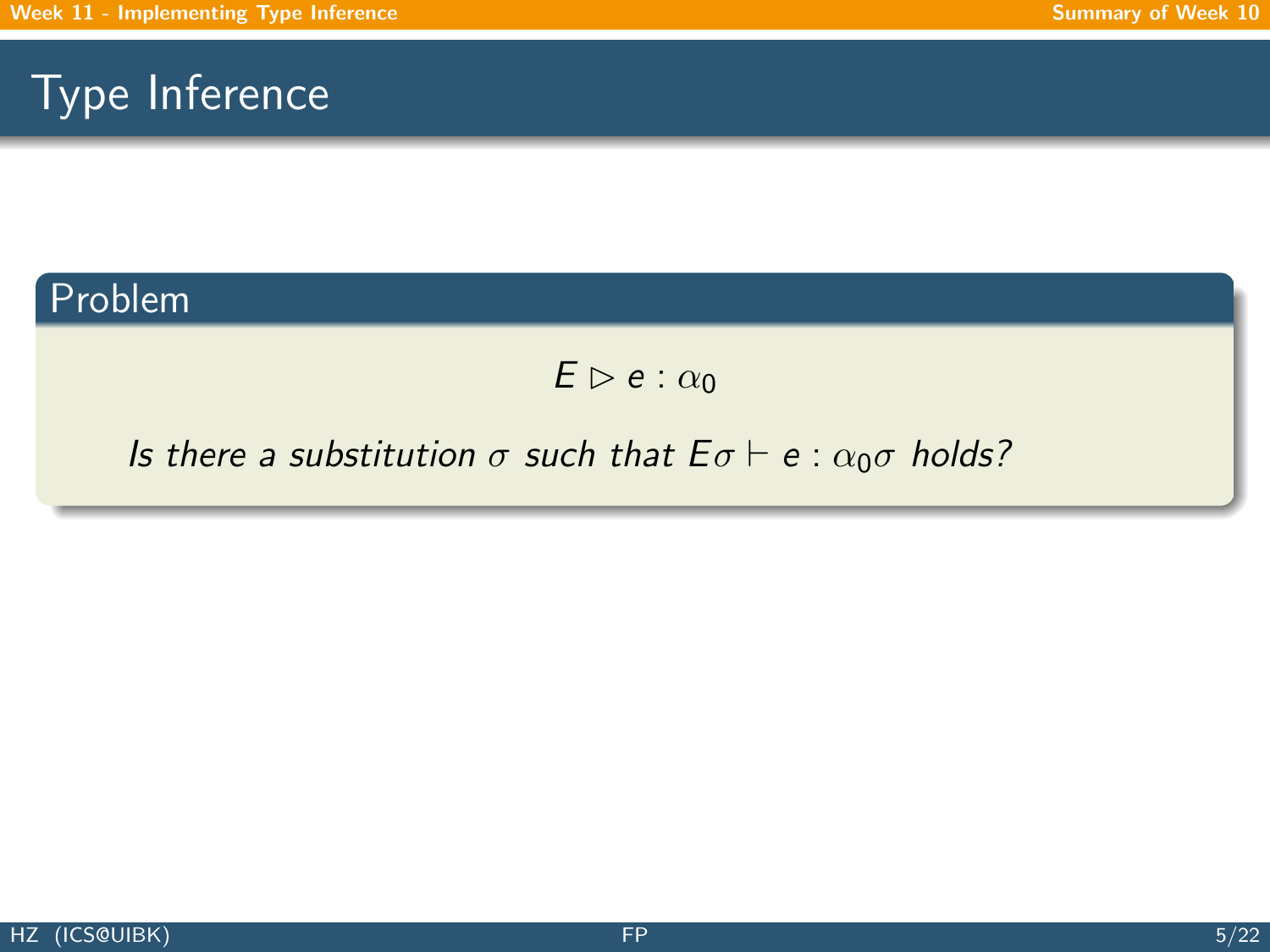#### Problem

 $E \triangleright e : \alpha_0$ 

### Is there a substitution  $\sigma$  such that  $E \sigma \vdash e : \alpha_0 \sigma$  holds?

## Solution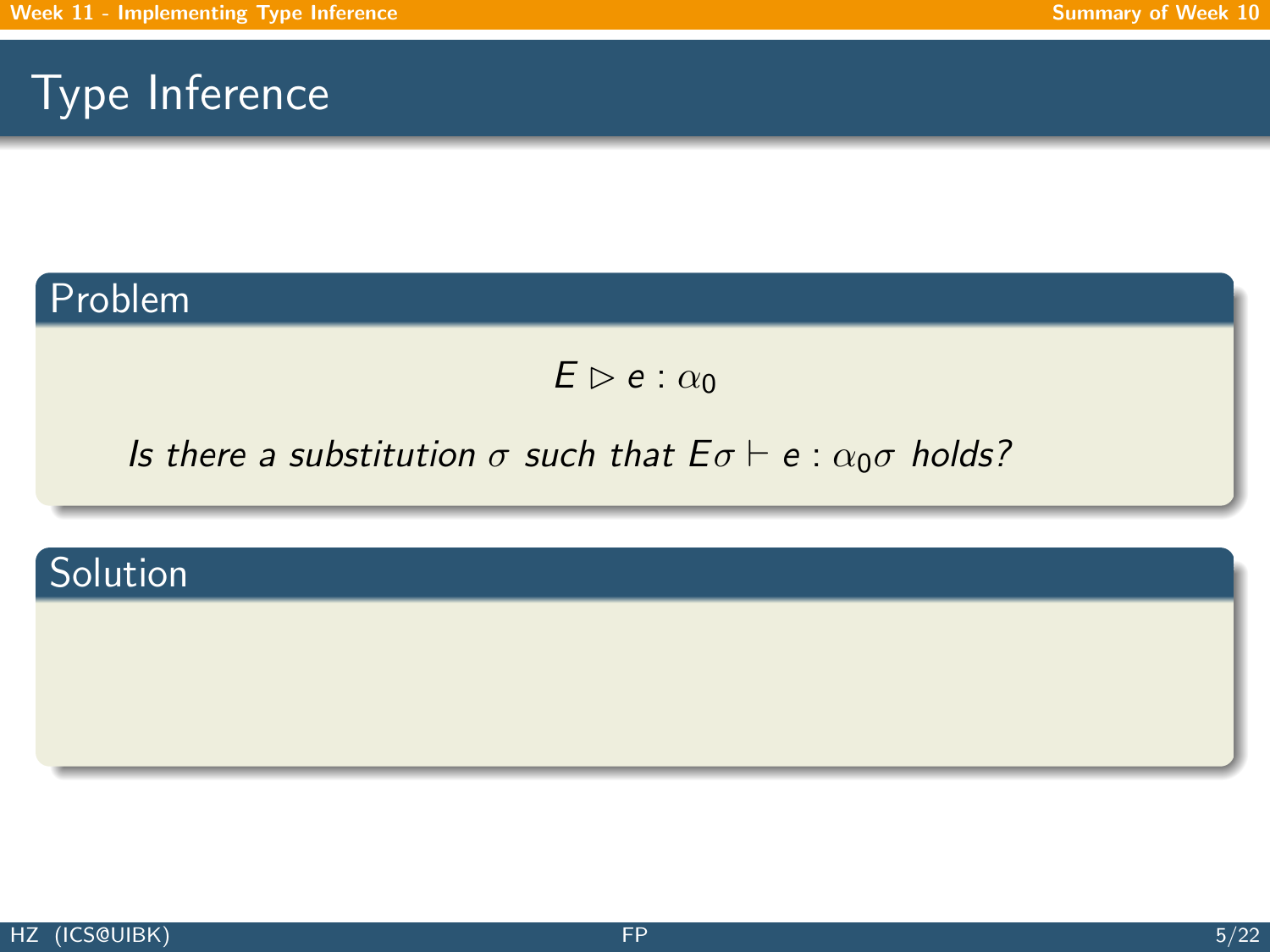### Problem

 $E \triangleright e : \alpha_0$ 

Is there a substitution  $\sigma$  such that  $E \sigma \vdash e : \alpha_0 \sigma$  holds?

## **Solution**

1. Transform  $E \triangleright e : \alpha_0$  into a unification problem using the inference rules of  $\mathcal{I}$ .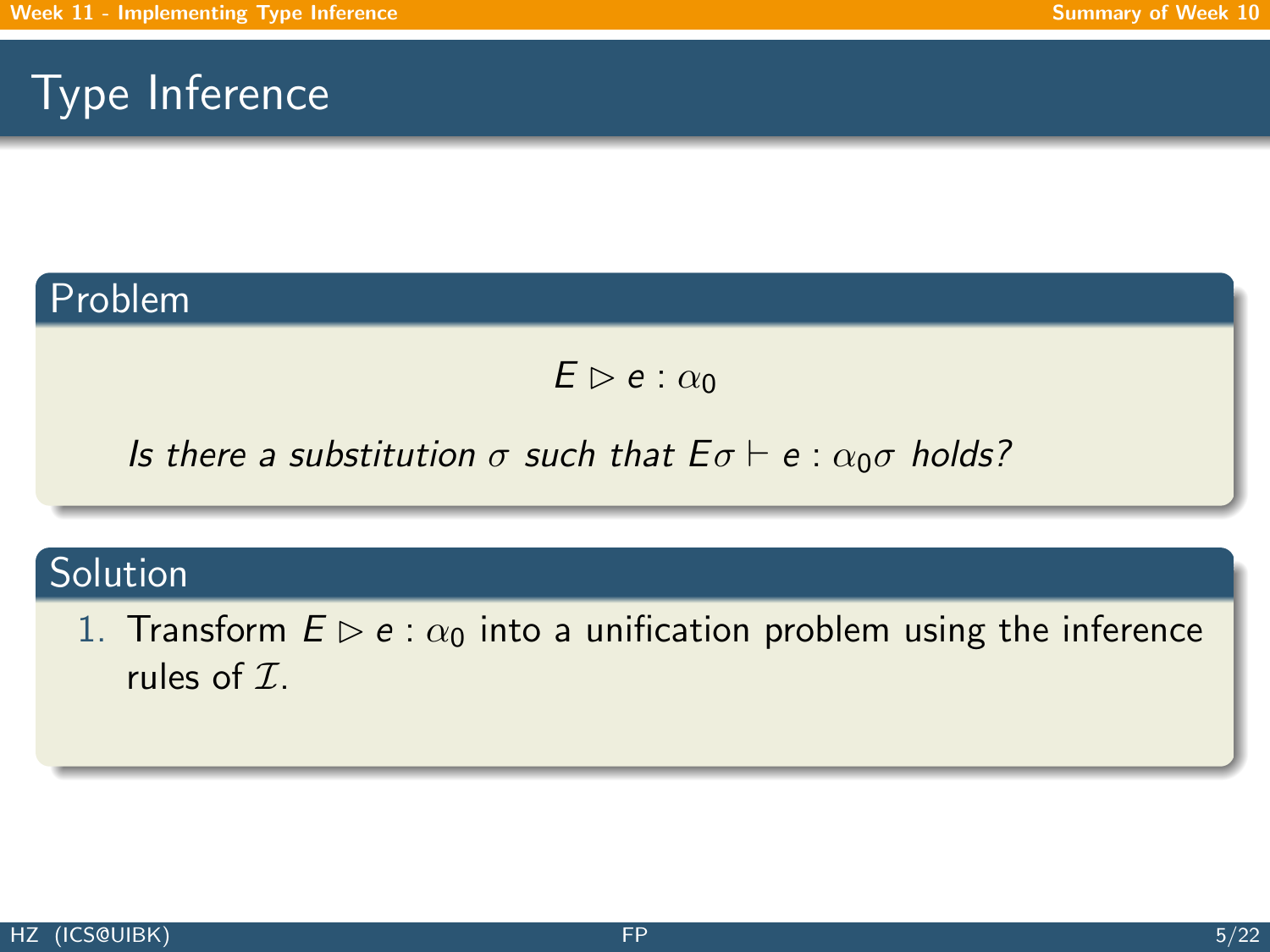### Problem

 $E \triangleright e : \alpha_0$ 

Is there a substitution  $\sigma$  such that  $E \sigma \vdash e : \alpha_0 \sigma$  holds?

#### Solution

- 1. Transform  $E \triangleright e : \alpha_0$  into a unification problem using the inference rules of  $\mathcal{I}$ .
- 2. Solve the unification problem using the inference rules of  $U$ .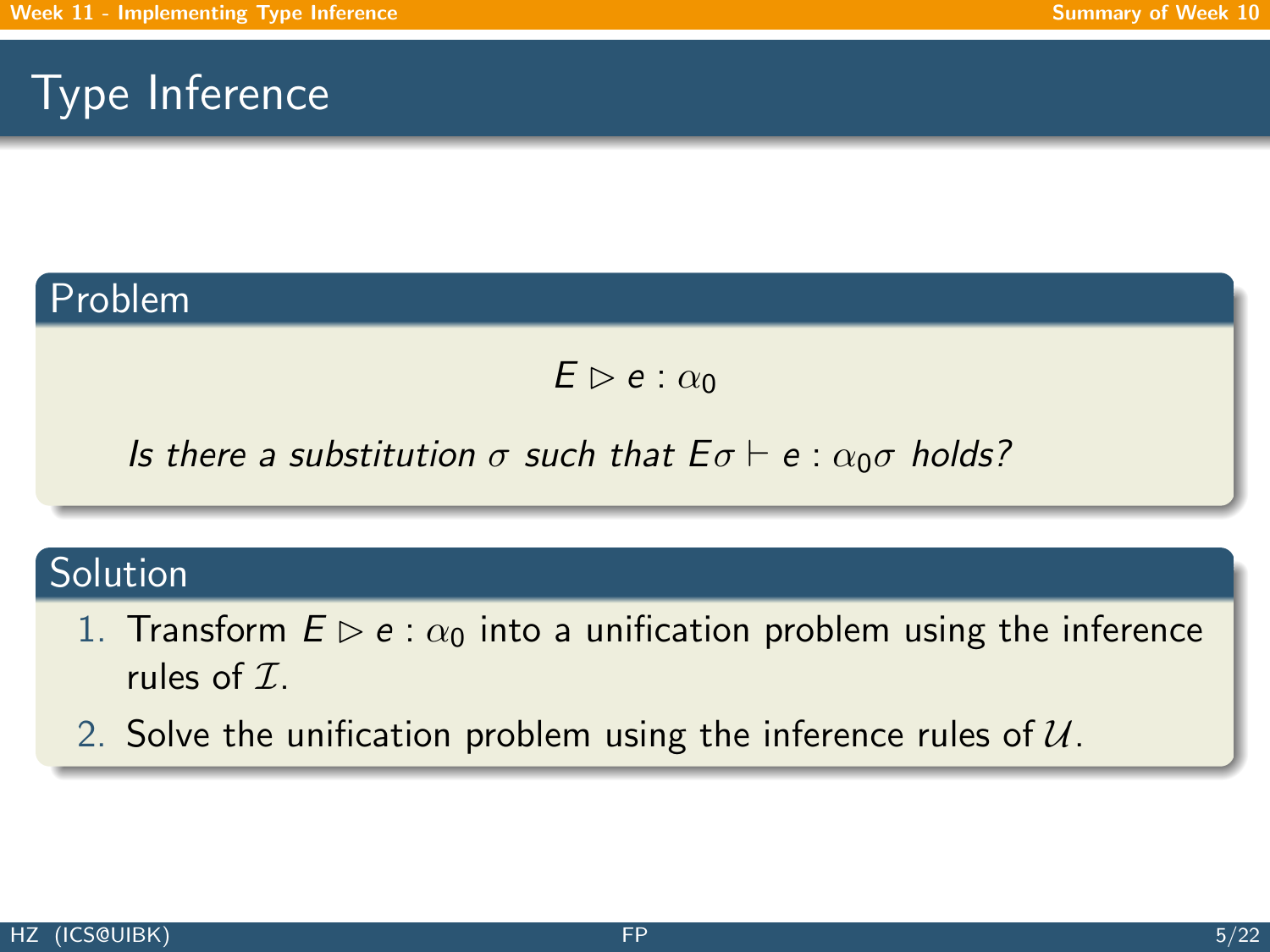## **Overview**

## [Week 11 - Implementing Type Inference](#page-1-0)

- [Summary of Week 10](#page-2-0)
- [A Module for Core ML Expressions](#page-14-0)
- [Implementing](#page-19-0)  $I$

 $\operatorname{Lip}$ ementing  $\operatorname{\mathcal{U}}$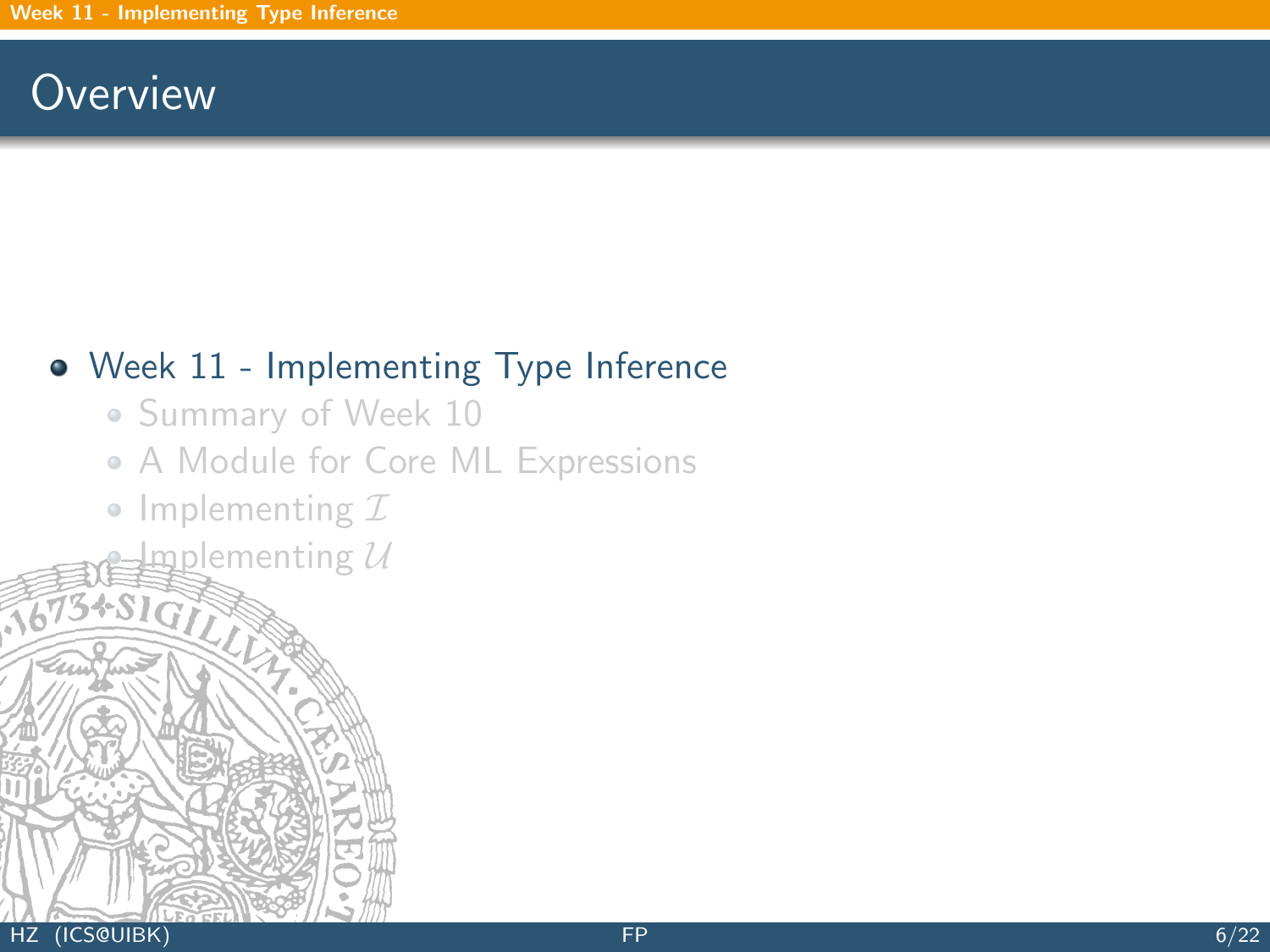# This Week

#### Practice I

OCaml introduction, lists, strings, trees

### Theory I

lambda-calculus, evaluation strategies, induction, reasoning about functional programs

### Practice II

efficiency, tail-recursion, combinator-parsing, dynamic programming

#### Theory II

type checking, type inference

### Advanced Topics

lazy evaluation, infinite data structures, monads, . . .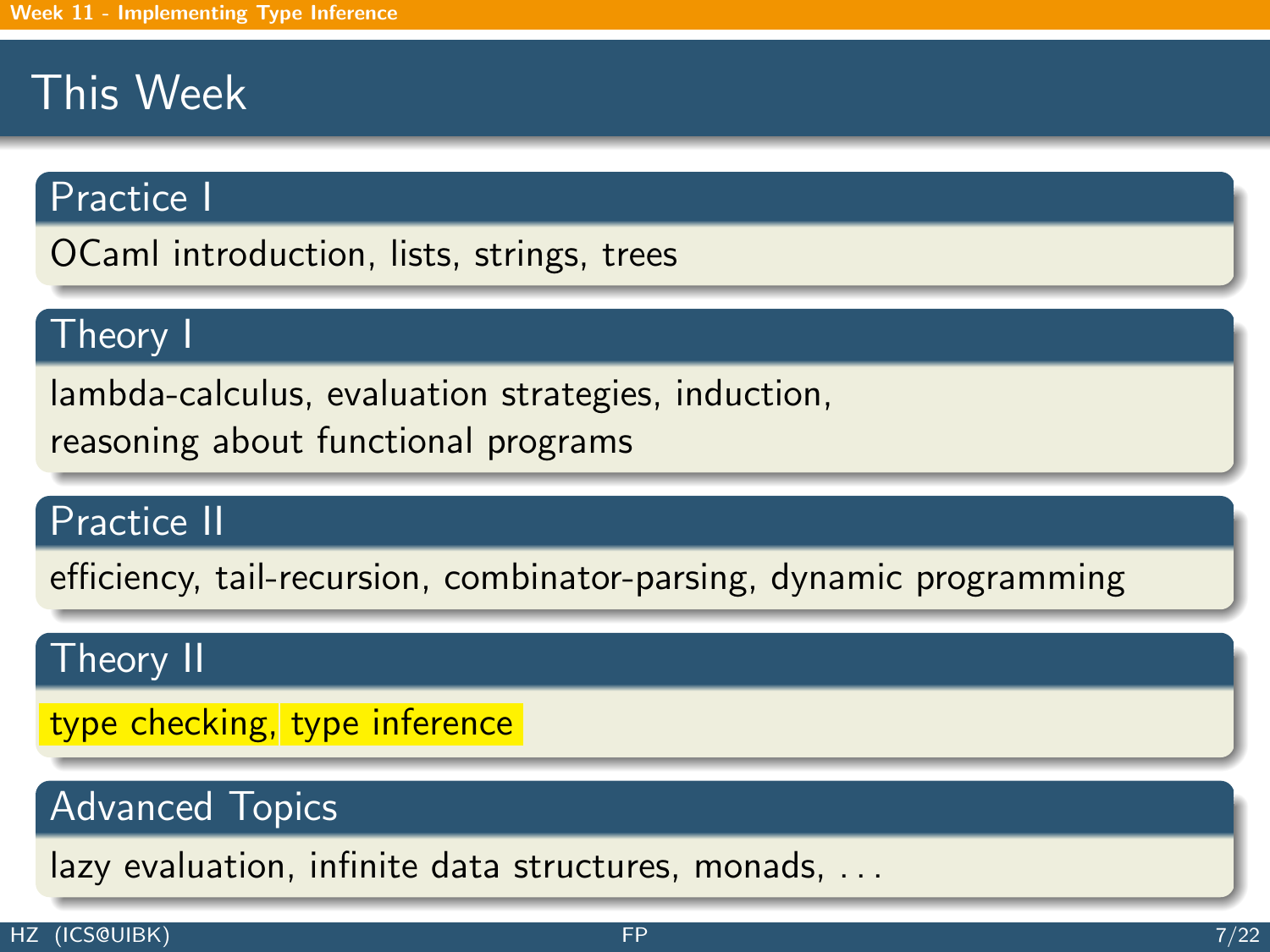## <span id="page-14-0"></span>**Overview**

## [Week 11 - Implementing Type Inference](#page-1-0)

• [Summary of Week 10](#page-2-0)

## [A Module for Core ML Expressions](#page-14-0)

• [Implementing](#page-19-0)  $I$ 

 $m$ pplementing  $\mathcal U$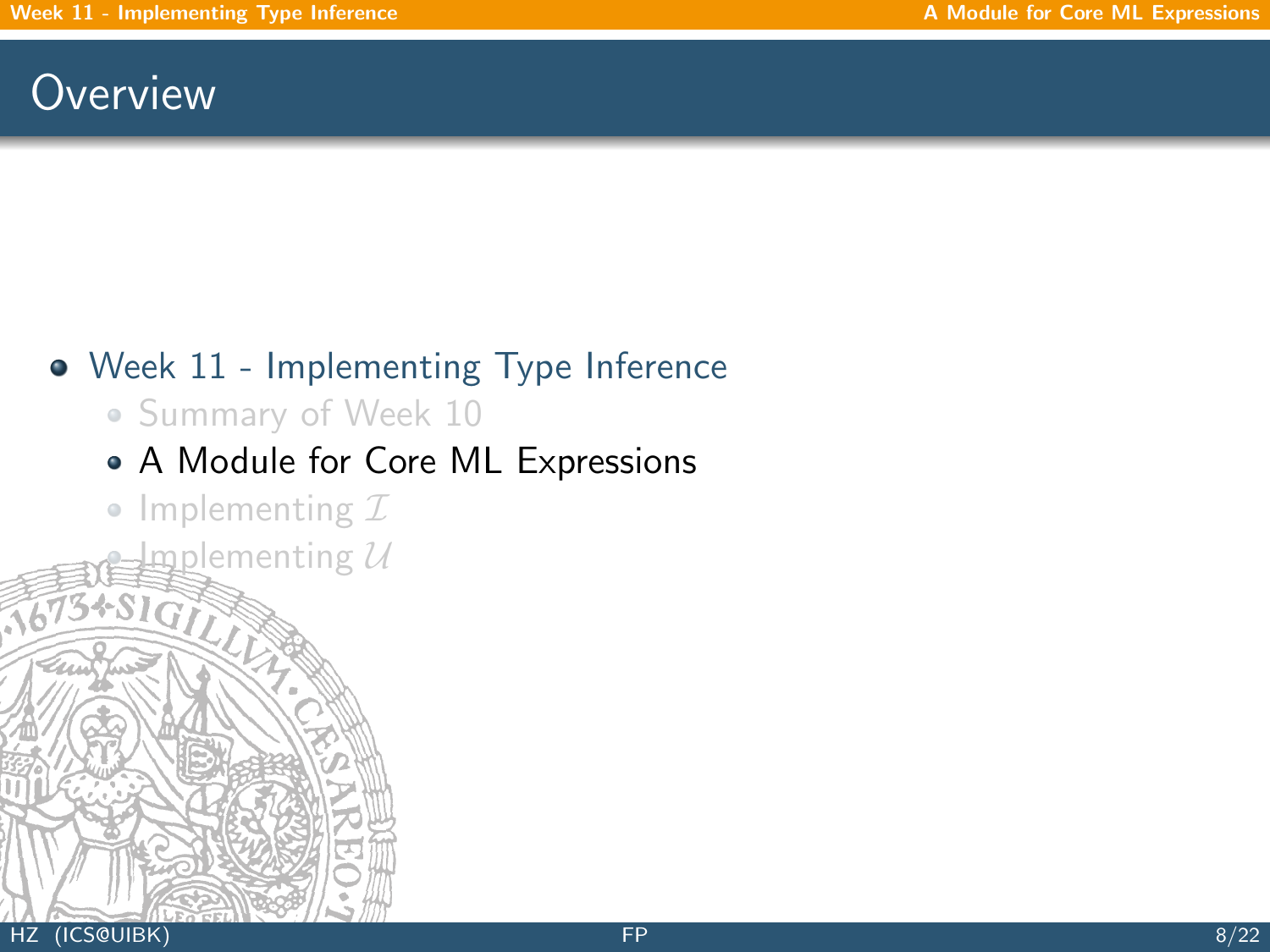## Core ML

#### Grammar

## $e ::= x | c | (e) | e e | \lambda x.e |$  let  $x = e$  in  $e |$  if e then e else e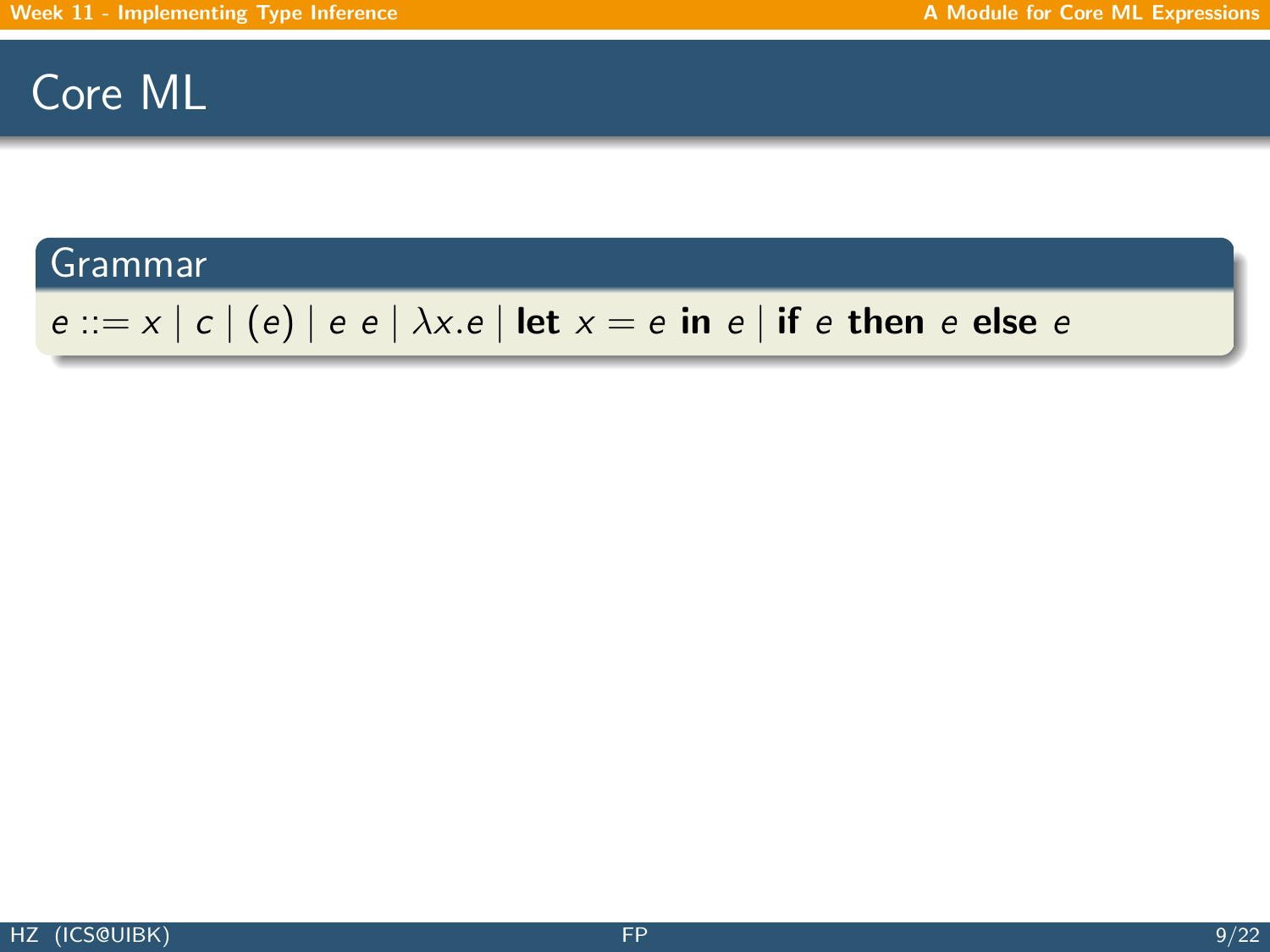## Core ML

#### Grammar

```
e ::= x | c | (e) | e e | \lambda x.e | \text{let } x = e \text{ in } e | \text{ if } e \text{ then } e \text{ else } e
```
Core ML in OCaml (module CoreML)

```
type t =| Var of Strng.t
  | Con of Strng.t
  | App of (t * t)| Abs of (Strng.t * t)
  | Let of (Strng.t * t * t)| Ite of (t * t * t)
```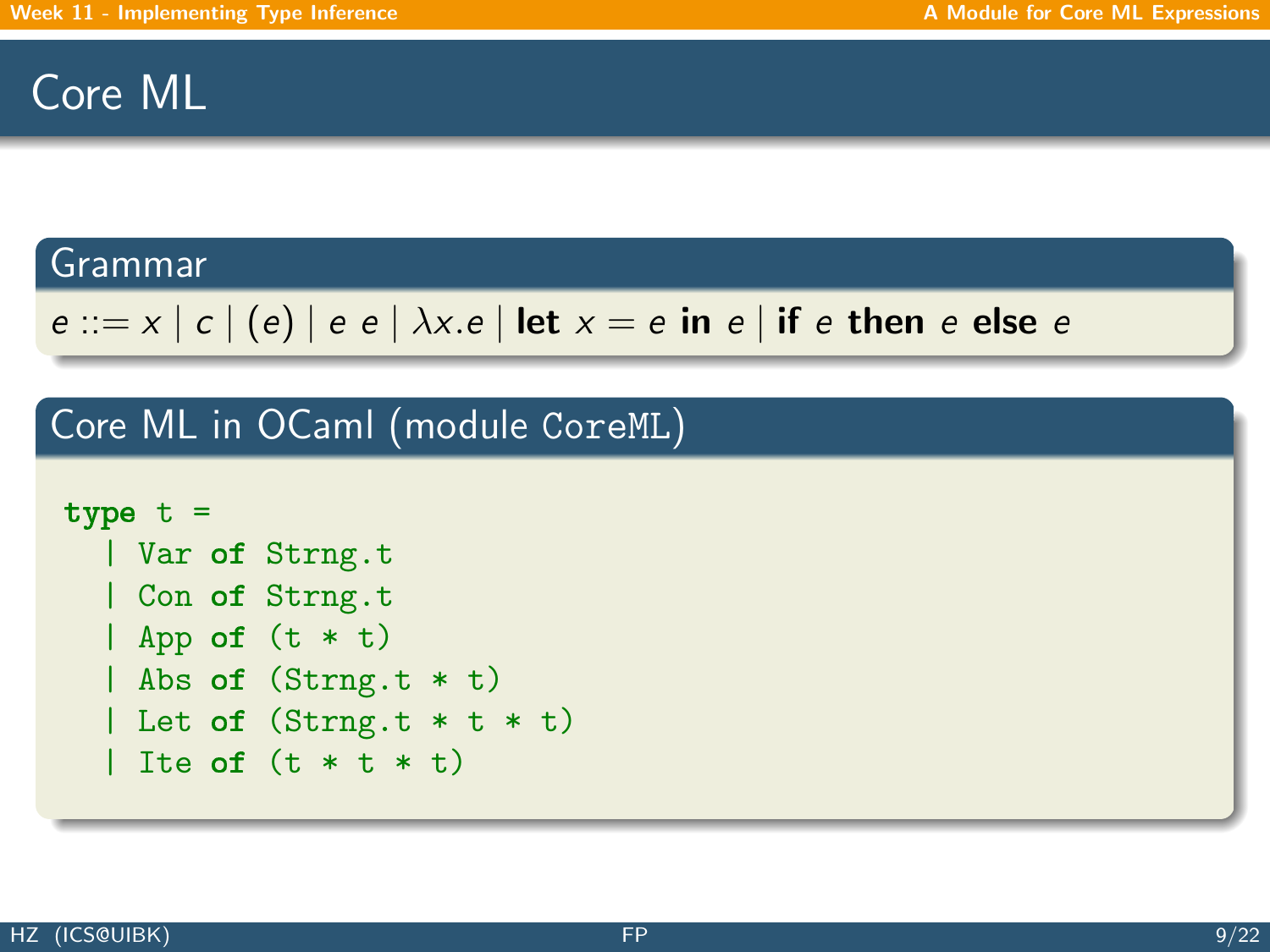# Core ML (cont'd)

### Magic

- Remove Left Recursion
- Make Application Left Associative
- Binding Precedence
- CoreML.of\_string : string -> CoreML.t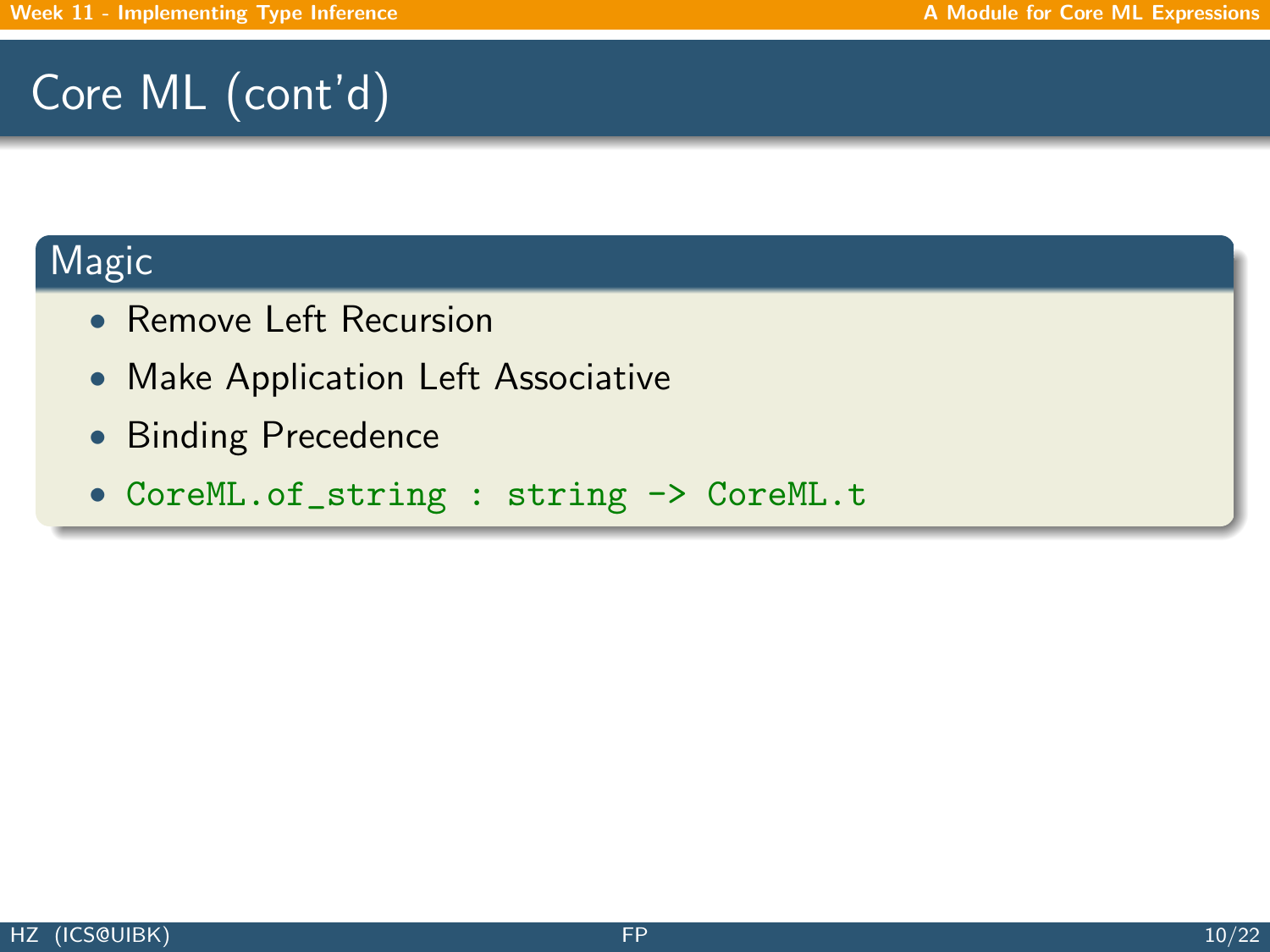# Core ML (cont'd)

### **Magic**

- Remove Left Recursion
- Make Application Left Associative
- Binding Precedence
- CoreML.of\_string : string -> CoreML.t

### Example

- # CoreML.of\_string  $"\\x.(+ x) x";$
- $-$  : CoreML.t =  $x + x$
- # CoreML.of\_string  $"\\x.+ (x x)":;$
- $-$  : CoreML.t =  $\x + (x x)$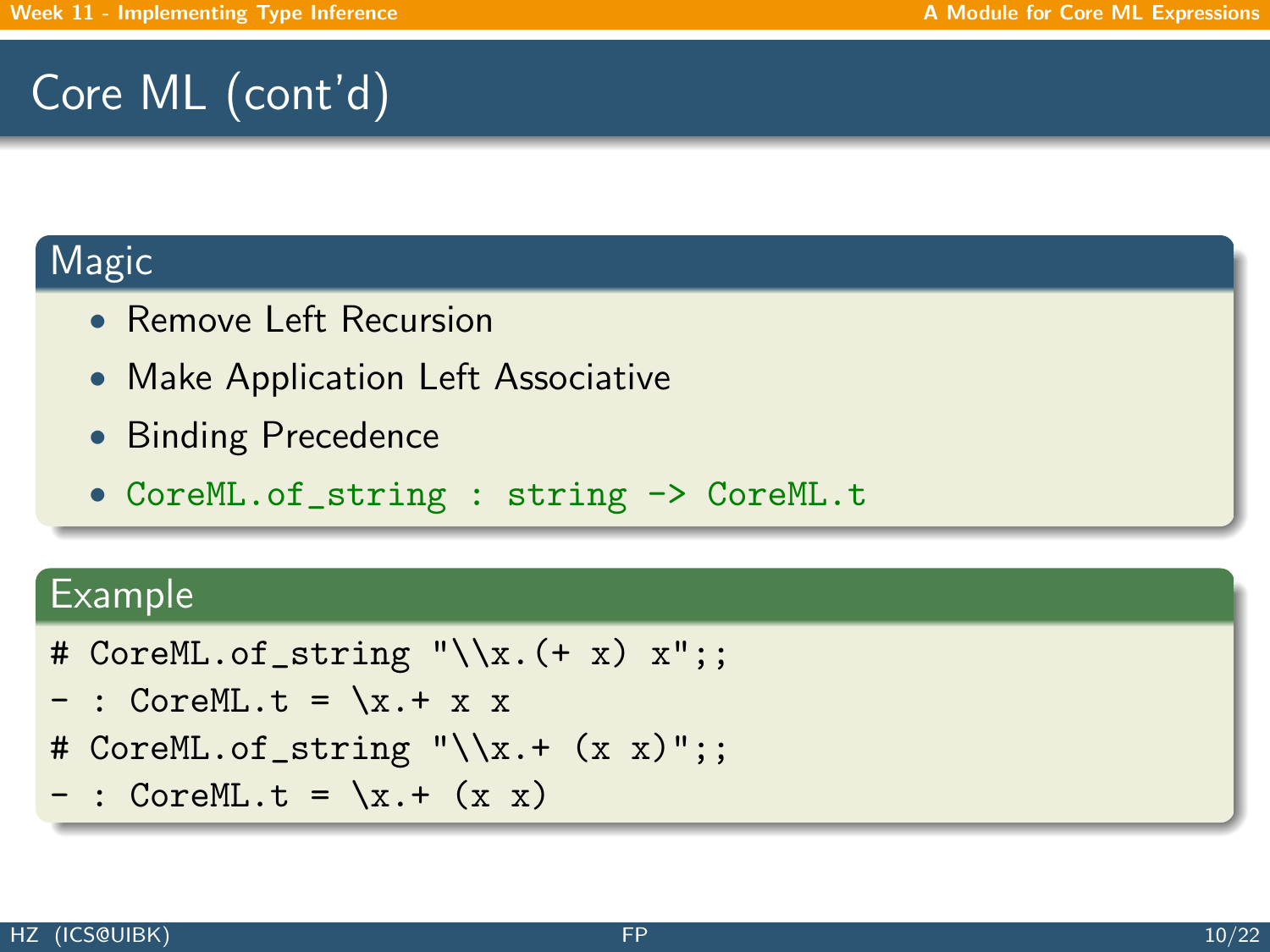## <span id="page-19-0"></span>**Overview**

## [Week 11 - Implementing Type Inference](#page-1-0)

- [Summary of Week 10](#page-2-0)
- [A Module for Core ML Expressions](#page-14-0)
- [Implementing](#page-19-0)  $I$

 $\mathbf{n}_1$ plementing  $\mathcal U$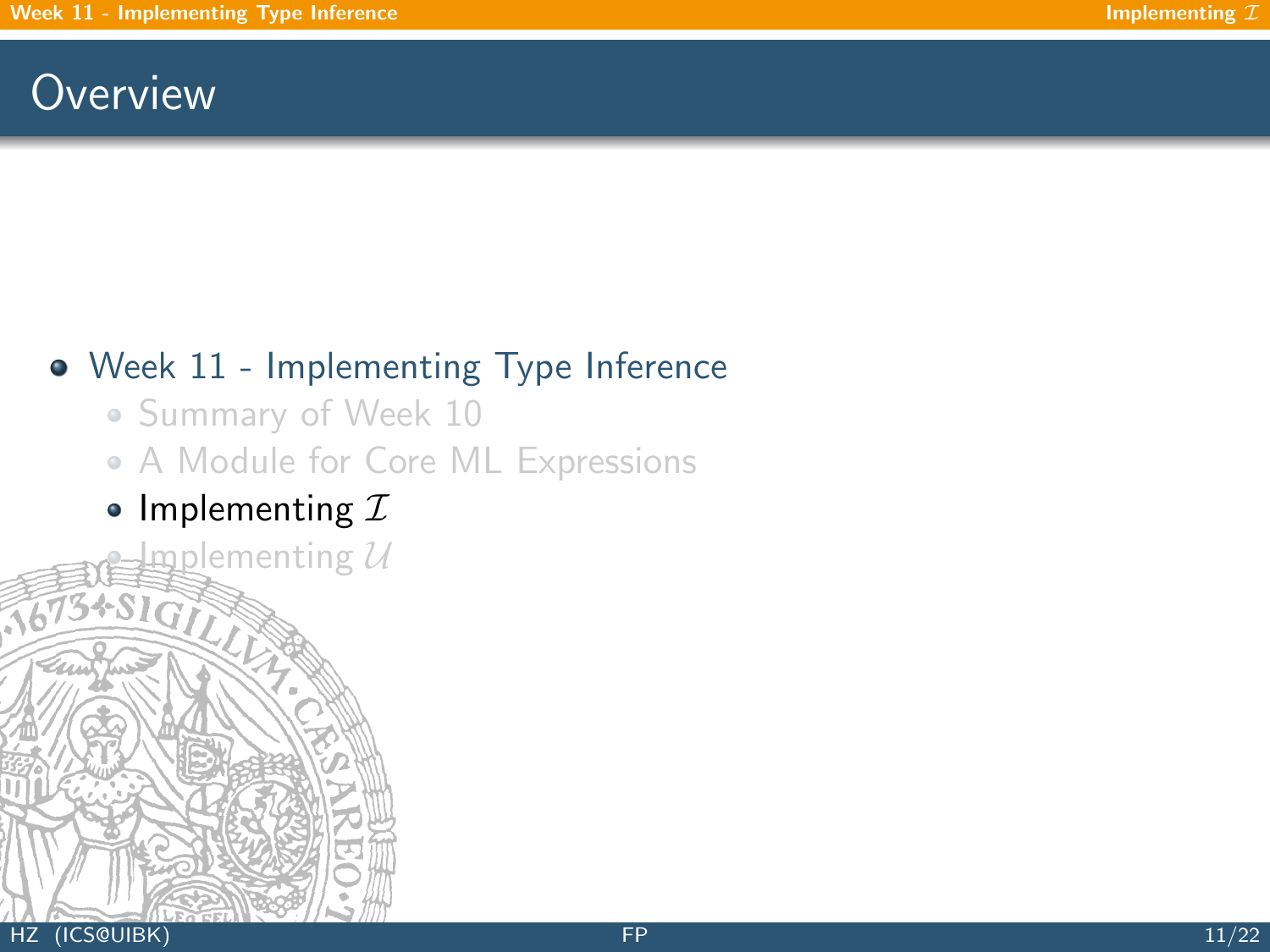## Recall

$$
\frac{E, e: \tau_0 \triangleright e: \tau_1}{\tau_0 \approx \tau_1} \text{ (con)} \qquad \qquad \frac{E \triangleright e_1 \cdot e_2 : \tau}{E \triangleright e_1 : \alpha \to \tau; E \triangleright e_2 : \alpha} \text{ (app)}
$$
\n
$$
\frac{E \triangleright \lambda x. e: \tau}{E, x: \alpha_1 \triangleright e: \alpha_2; \tau \approx \alpha_1 \to \alpha_2} \text{ (abs)} \qquad \frac{E \triangleright \text{let } x = e_1 \text{ in } e_2 : \tau}{E \triangleright e_1 : \alpha; E, x: \alpha \triangleright e_2 : \tau} \text{ (let)}
$$

$$
\frac{E \rhd \textbf{if } e_1 \textbf{ then } e_2 \textbf{ else } e_3 : \tau}{E \rhd e_1 : \textbf{bool}; E \rhd e_2 : \tau; E \rhd e_3 : \tau} \text{ (ite)}
$$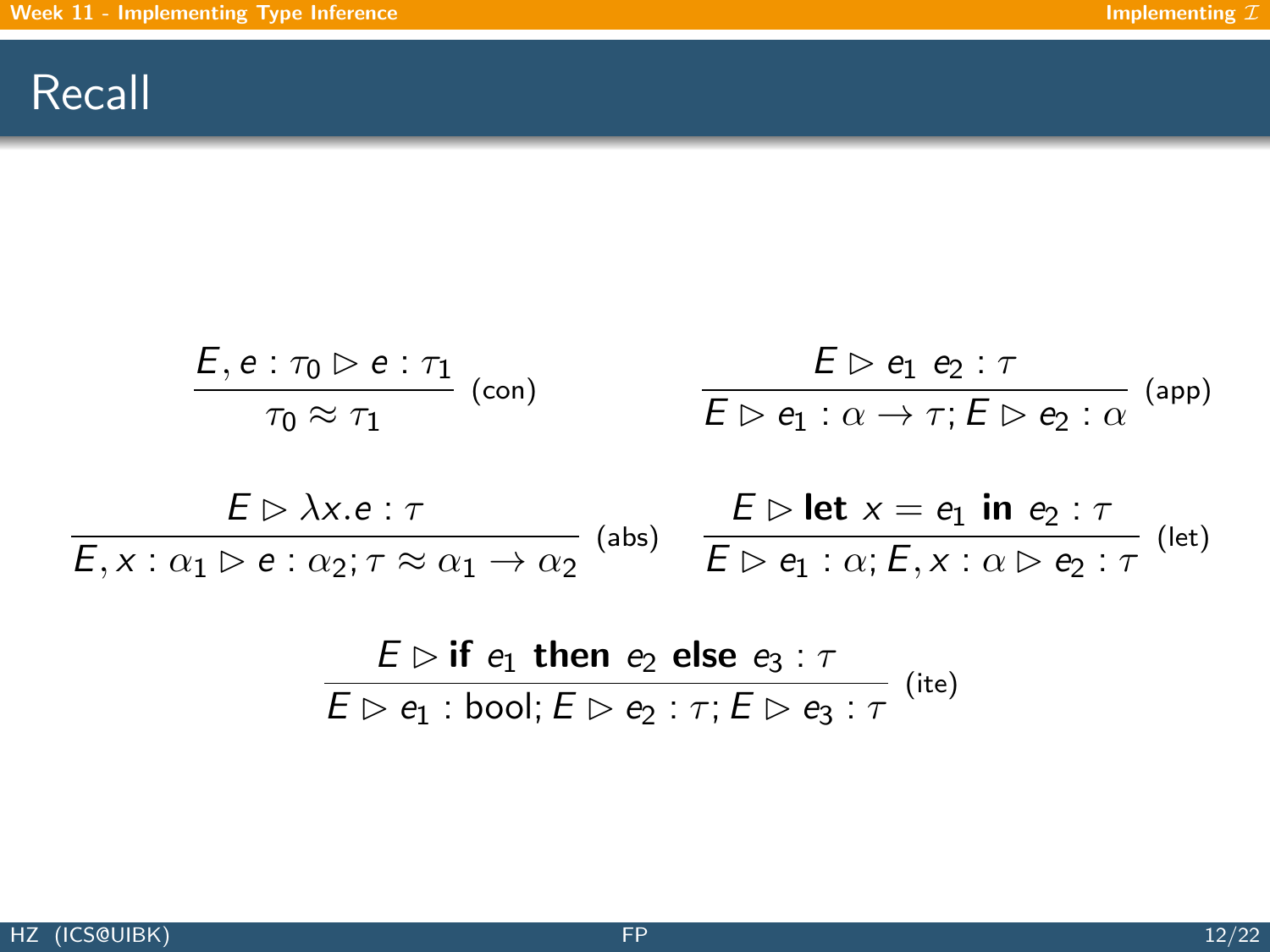# A Type for Types (module Typing)

### Grammar

$$
\tau ::= \alpha \mid \tau \rightarrow \tau \mid g(\tau, \ldots, \tau)
$$

type typ = TVar of int | TFun of (typ \* typ) | TCon of (Strng.t \* typ list)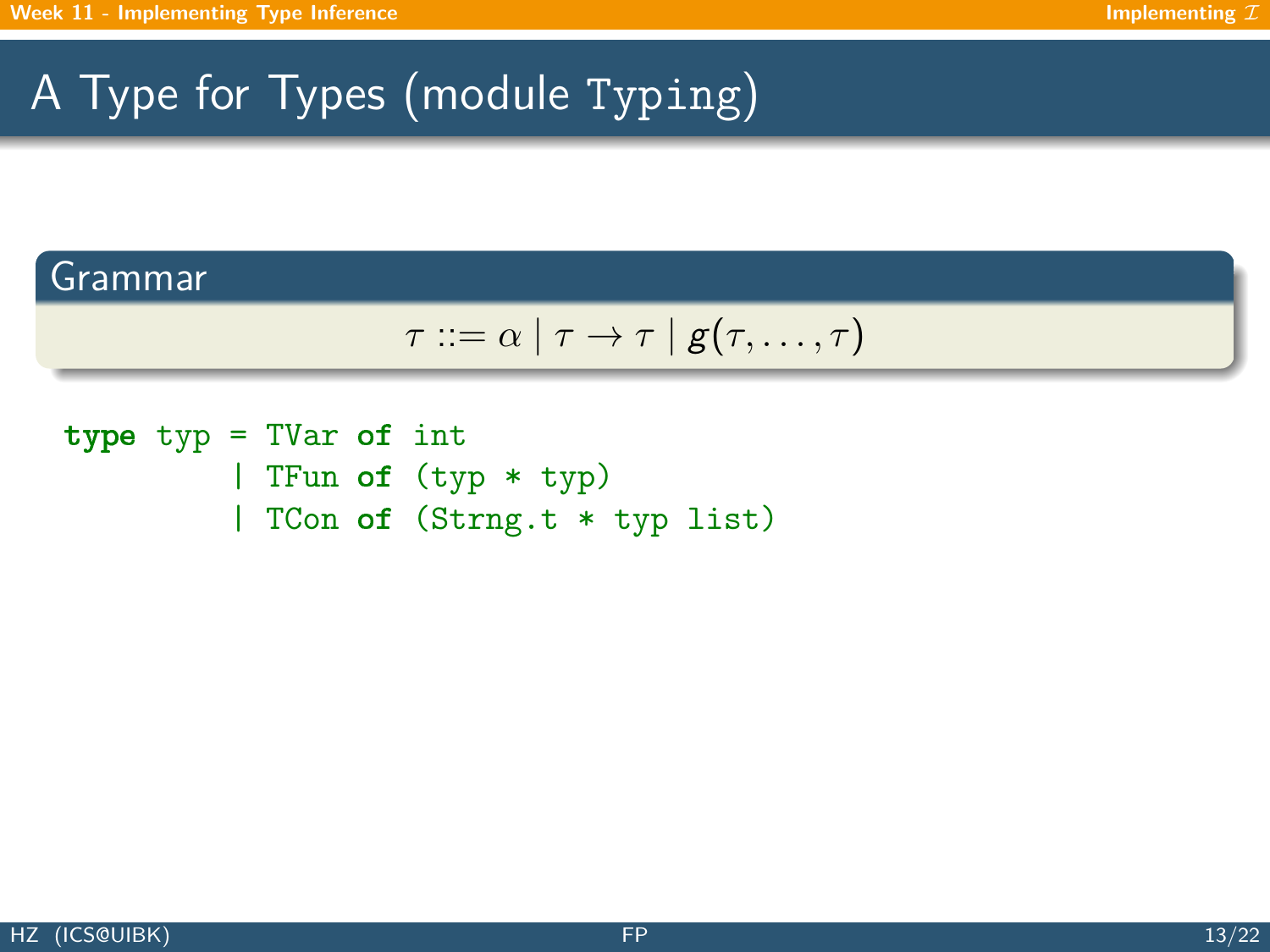# A Type for Types (module Typing)

#### Grammar

$$
\tau ::= \alpha \mid \tau \rightarrow \tau \mid g(\tau, \ldots, \tau)
$$

```
type typ = TVar of int
         | TFun of (typ * typ)
         | TCon of (Strng.t * typ list)
let tvar v = TVar v
let (0\rightarrow) s t = TFun(s,t)let tcon c ts = TCon(String.c.f_s, ts)
```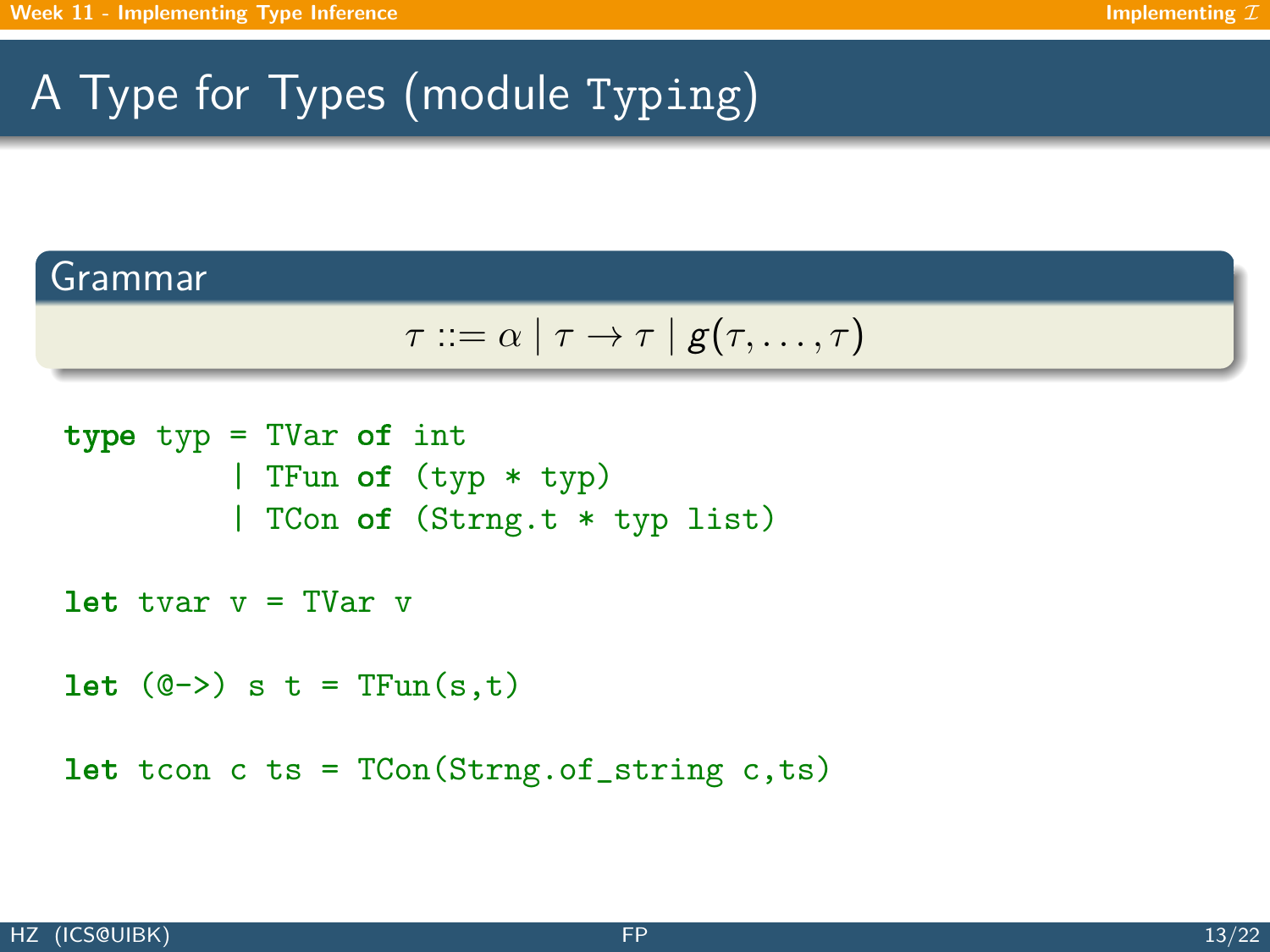### Input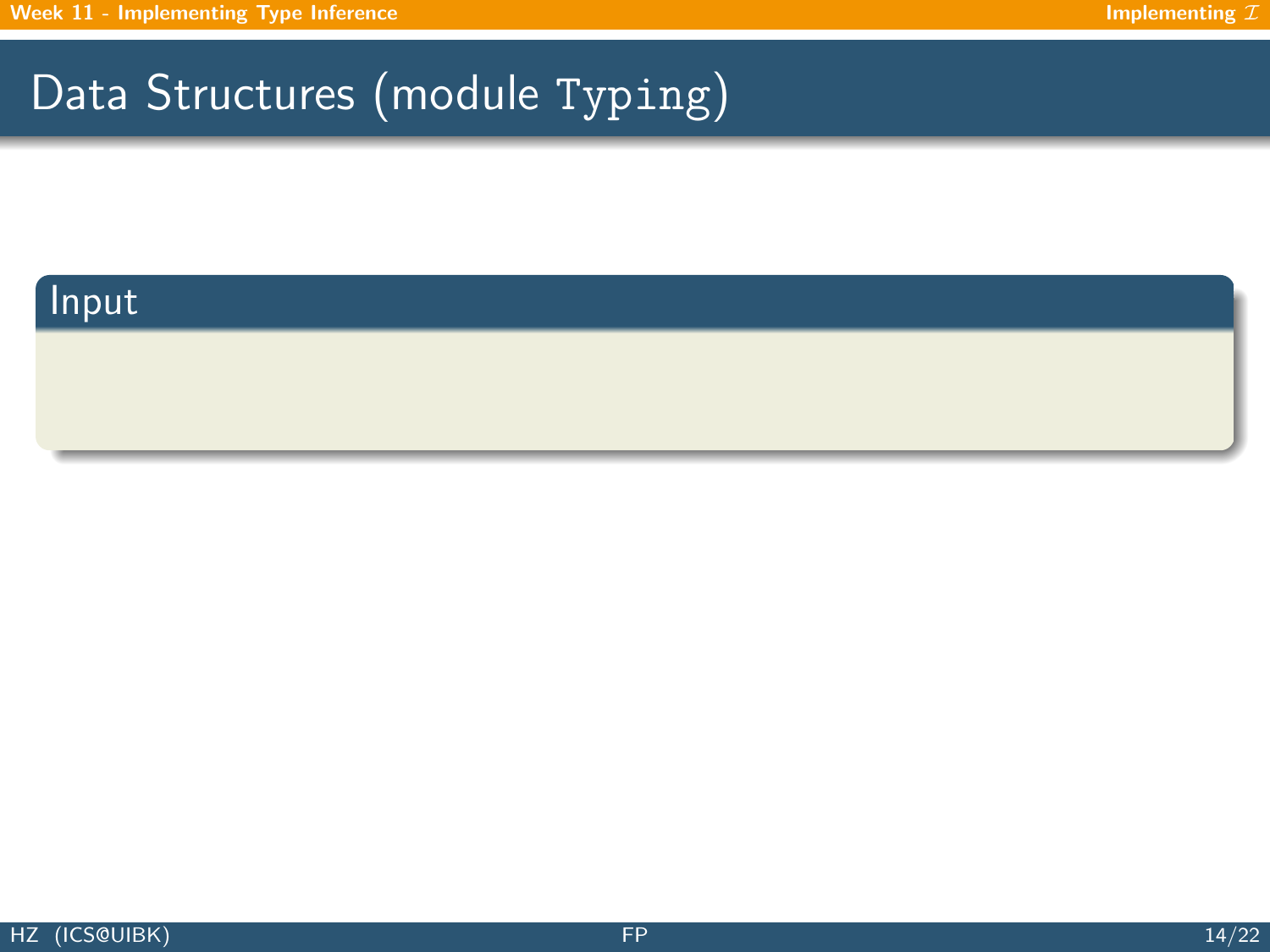### Input

• environment: type env = (CoreML.t \* typ) list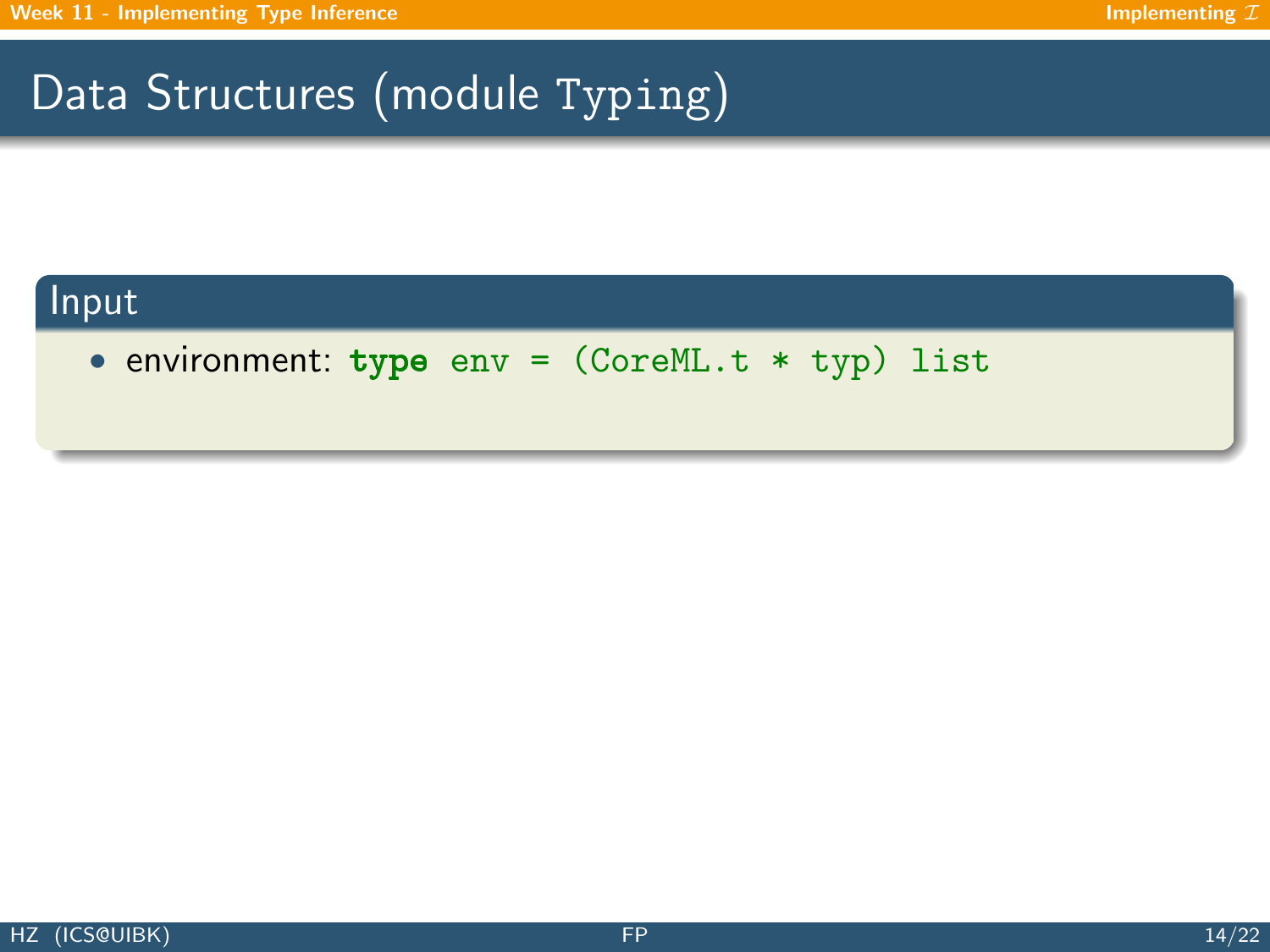#### Input

- environment: type  $env = (CoreML.t * typ)$  list
- type inference problem: type ip = (env \* CoreML.t \* typ)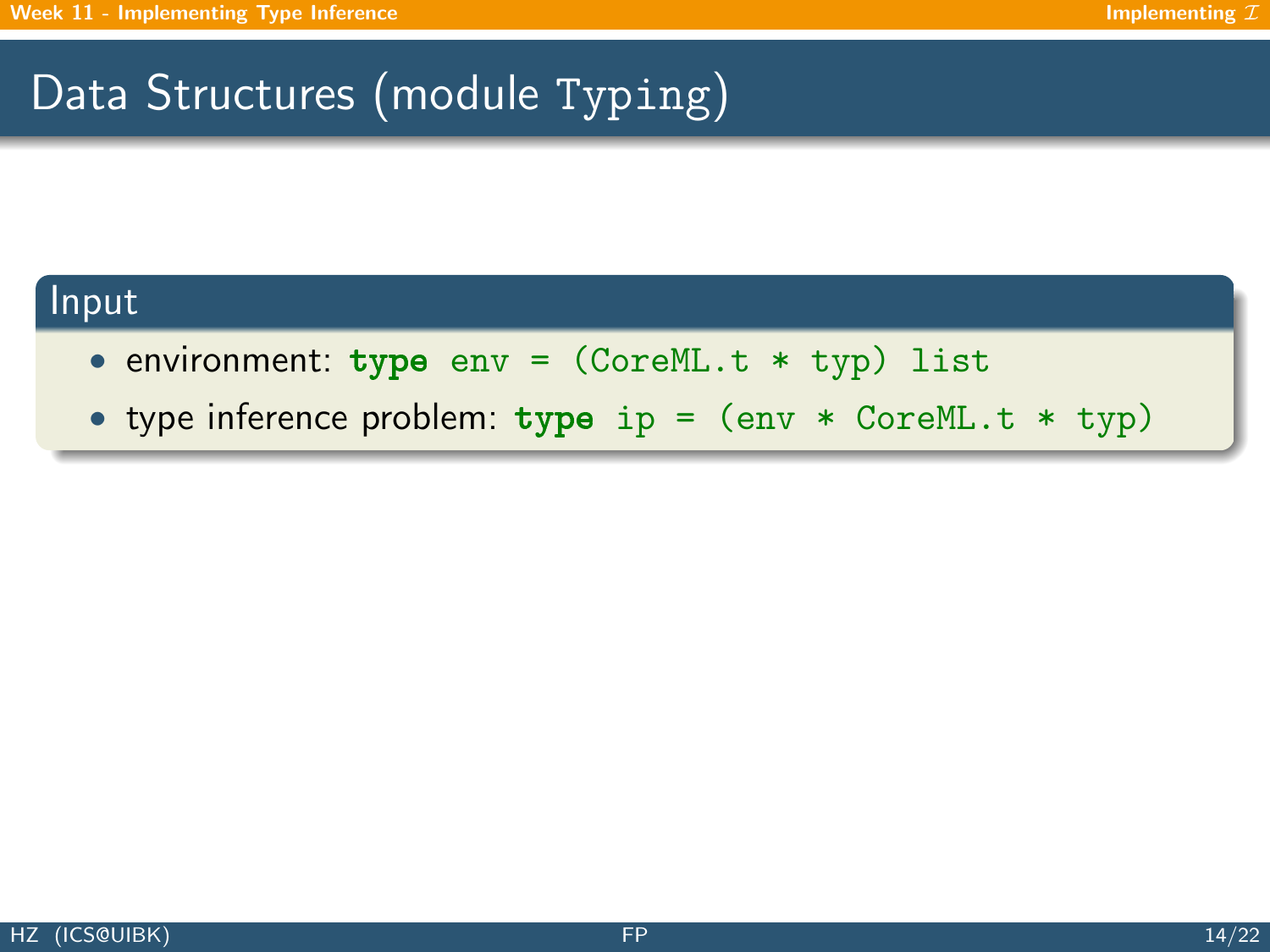#### Input

- environment: type  $env = (CoreML.t * typ)$  list
- type inference problem:  $type$  ip =  $(env * CoreML.t * typ)$

#### **Output**

unification problem type  $up = (typ * typ)$  list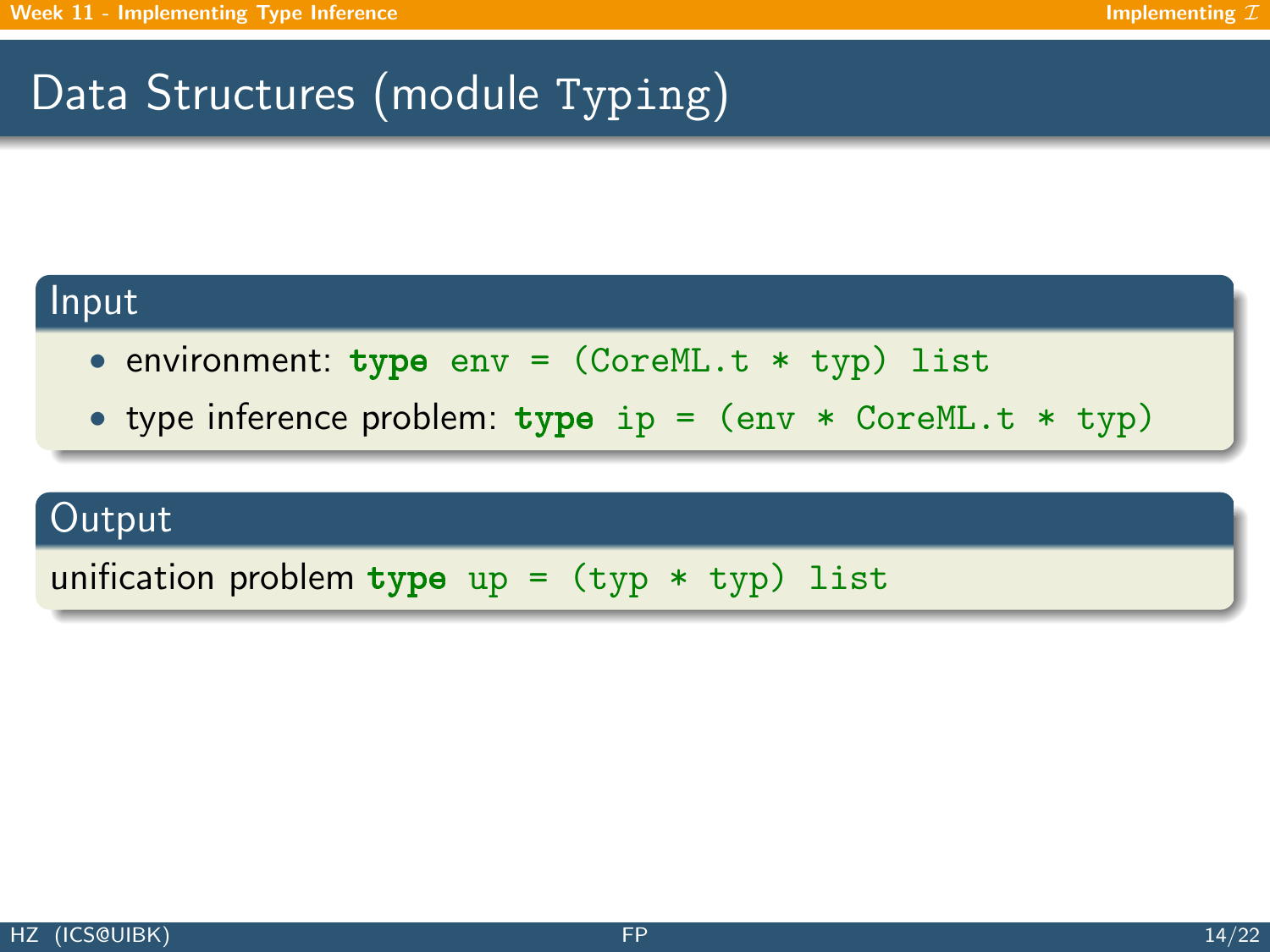#### Input

- environment: type  $env = (CoreML.t * typ)$  list
- type inference problem:  $type$  ip =  $(env * CoreML.t * typ)$

#### Output

unification problem type up =  $(typ * typ)$  list

#### Function

 $to_$  up : ip  $\rightarrow$  up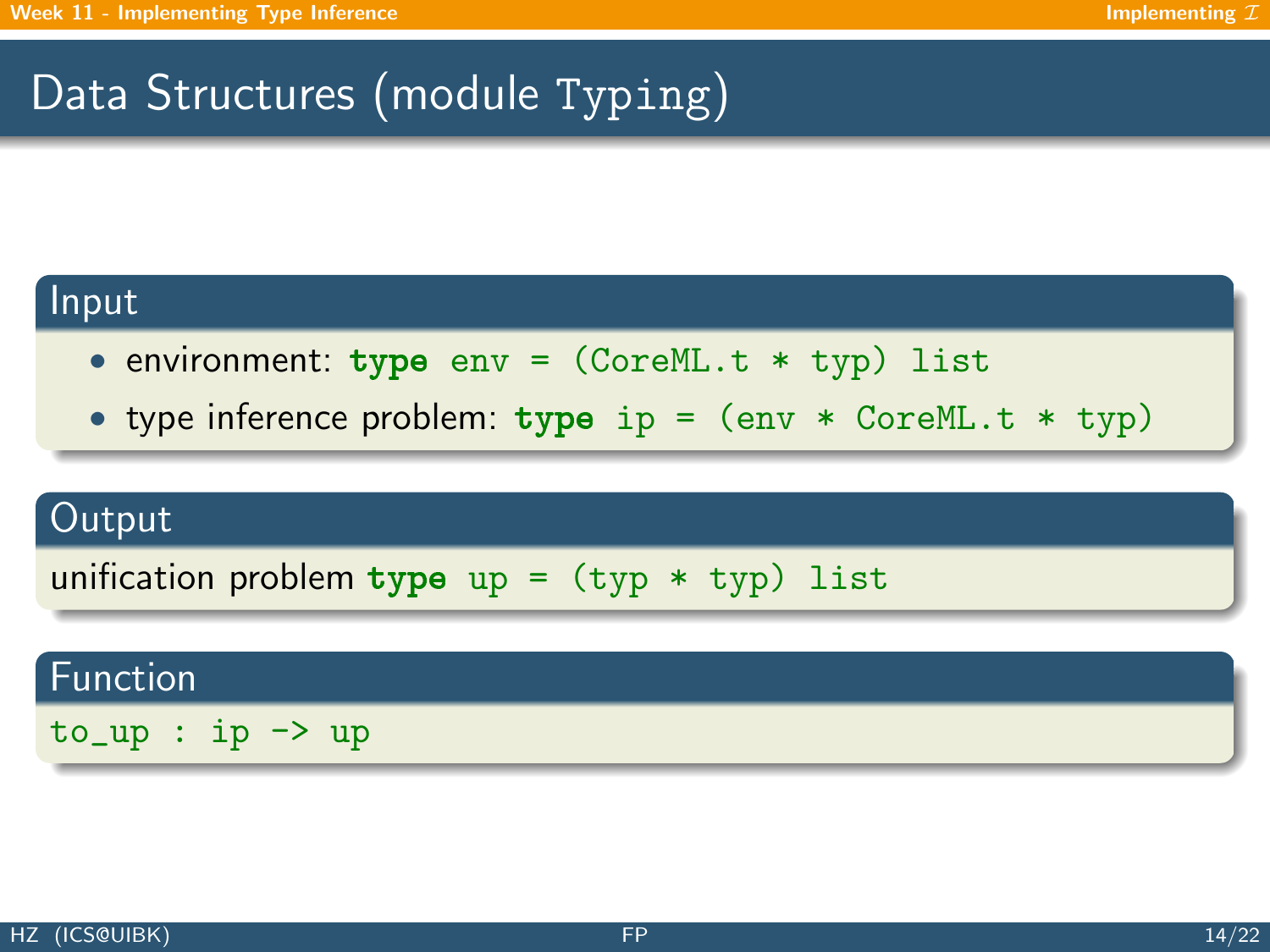```
let to_up_step i (env,e,t) = match Lst.lookup e env with
 | Some t' -> (i, [(t', t)].[])
 | None -> match e with
  \vert App(e1,e2) \vert ->
   (i+1, [], [ (env, e1, tvar i @{\rightarrow} t); (env, e2, tvar i)])
  \vert Abs(x,e) ->
   (i+2, [ (t, tvar i \ 0 \rightarrow tvar(i+1)) ],[((Var x, tvar i)::env, e, tvar(i+1))])| Let(x, e_1, e_2) ->
   (i+1, [], [(env,e1,tvar i); ((Var x, tvar i)::env,e2,t)])
  | Ite(e1,e2,e3) \rightarrow(i, [], [(env,e1,tbool);(env,e2,t);(env,e3,t)])
  | Var x \longrightarrow failwith("unknown<sub>1</sub>""^Strng.to_string x^"'")
```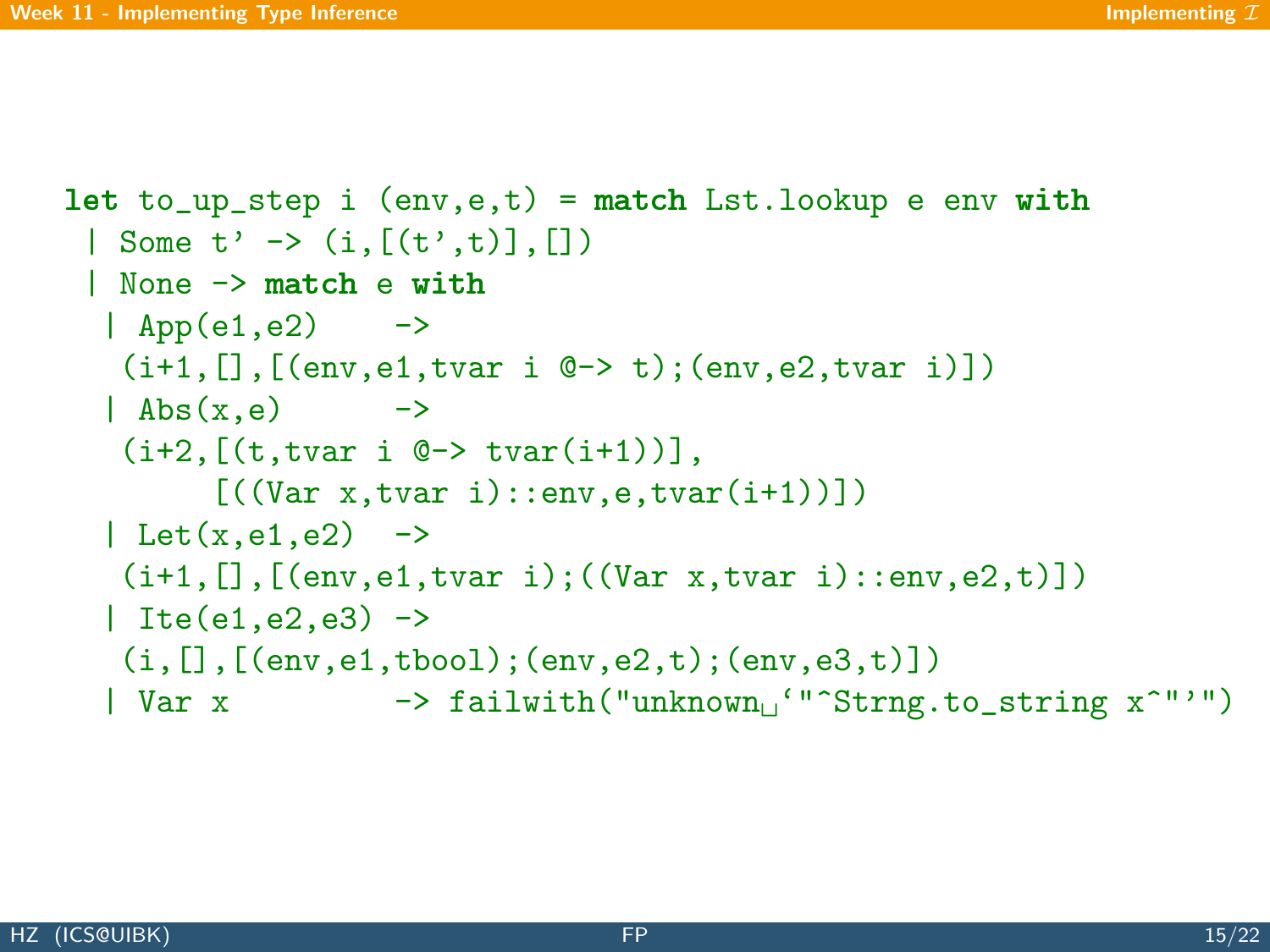```
let to_{up} (env,e,t) =
let rec to_up (i,eqs) = function
  | [] \rightarrow (i, eqs)| p::ps ->let (i,eqs2,qs) = to_np\_step i p inlet (i,eqs1) = to_np(i,eqs) qs in
   to_up (i,eqs1@eqs2) ps
 in
let i = (*\text{largest type variable occurring in t and env*)Lst.foldr (fun (,t) -> max (max_tvar t)) (max_tvar t) env in
 snd (to_up (i+1, []) [(env, e, t)])
```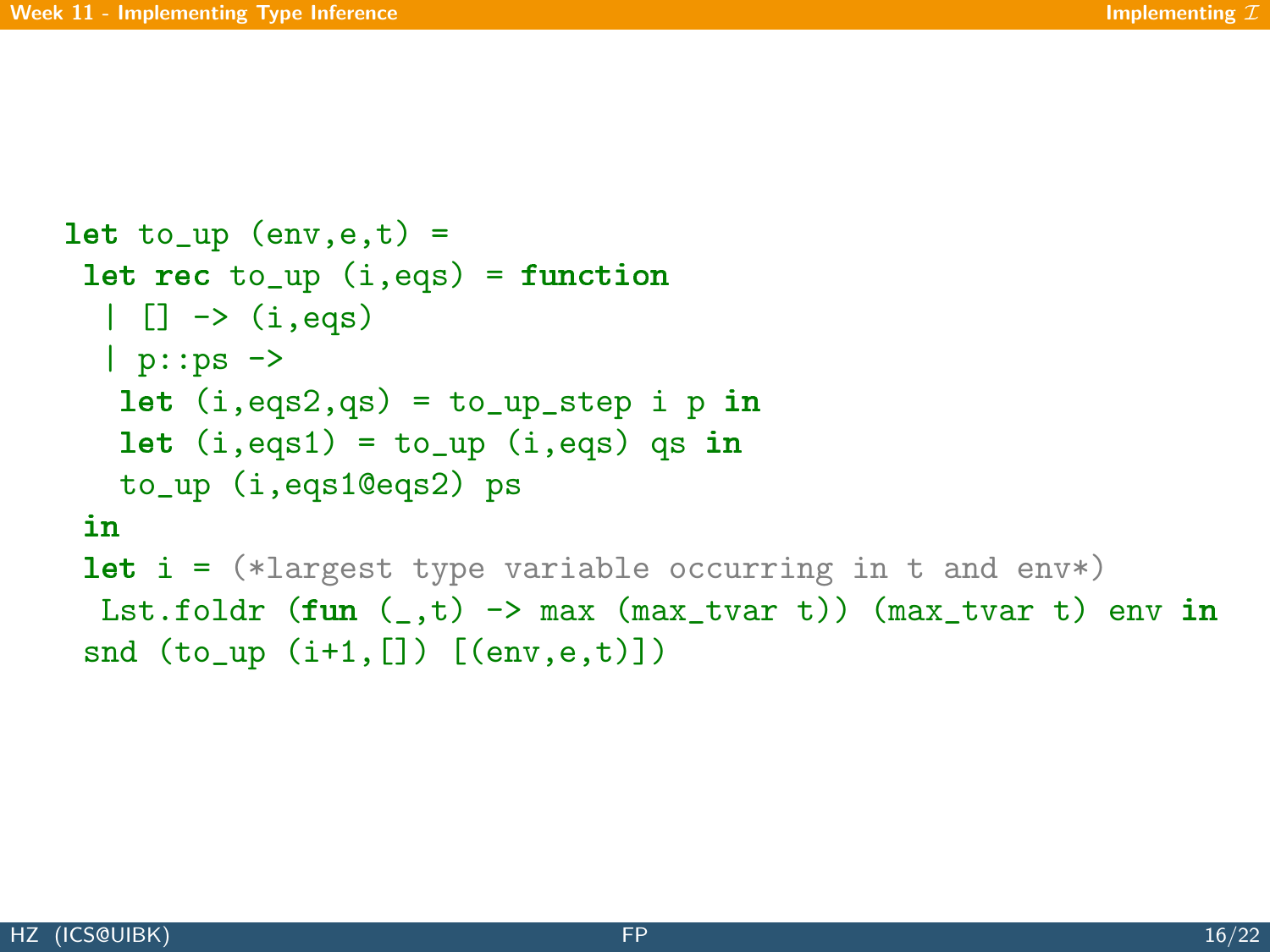## <span id="page-30-0"></span>**Overview**

## [Week 11 - Implementing Type Inference](#page-1-0)

- [Summary of Week 10](#page-2-0)
- [A Module for Core ML Expressions](#page-14-0)
- [Implementing](#page-19-0)  $I$
- [Implementing](#page-30-0)  $U$

34816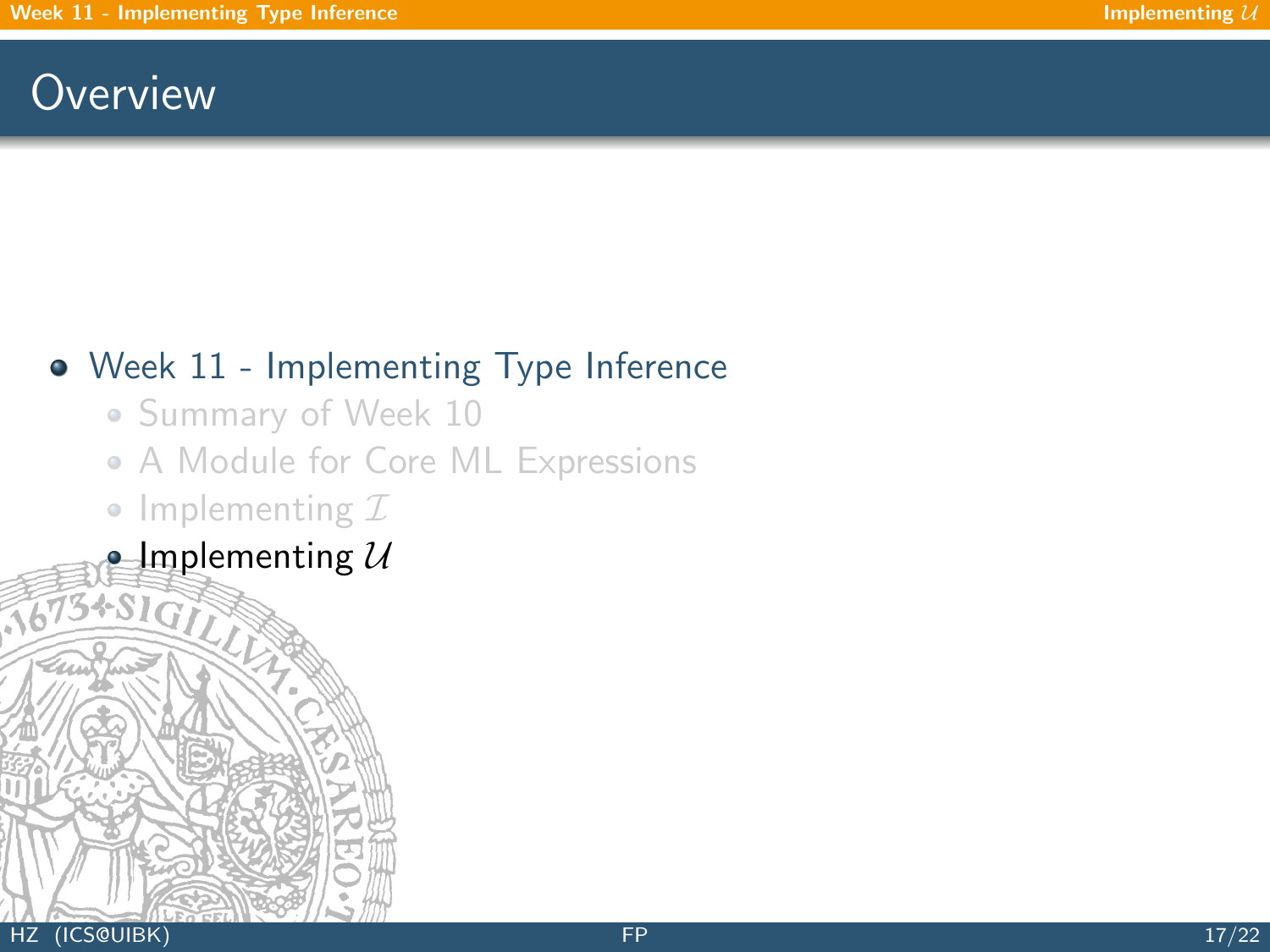## Recall

$$
E_1; g(\tau_1, \ldots, \tau_n) \approx g(\tau'_1, \ldots, \tau'_n); E_2
$$
\n
$$
E_1; \tau_1 \approx \tau'_1; \ldots; \tau_n \approx \tau'_n; E_2
$$
\n
$$
\frac{E_1; \tau_1 \to \tau_2 \approx \tau'_1 \to \tau'_2; E_2}{E_1; \tau_1 \approx \tau'_1; \tau_2 \approx \tau'_2; E_2}
$$
\n
$$
E_1; \alpha \approx \tau; E_2 \quad \alpha \notin \mathcal{TV}\text{ar}(\tau)
$$
\n
$$
\frac{E_1; \tau \approx \alpha; E_2 \quad \alpha \notin \mathcal{TV}\text{ar}(\tau)}{(E_1; E_2) \{\alpha/\tau\}}
$$
\n
$$
\frac{E_1; \tau \approx \alpha; E_2 \quad \alpha \notin \mathcal{TV}\text{ar}(\tau)}{(E_1; E_2) \{\alpha/\tau\}}
$$
\n
$$
\frac{E_1; \tau \approx \tau; E_2}{E_1; E_2}
$$
\n
$$
\frac{E_1; \tau \approx \tau; E_2}{E_1; E_2}
$$
\n
$$
(t)
$$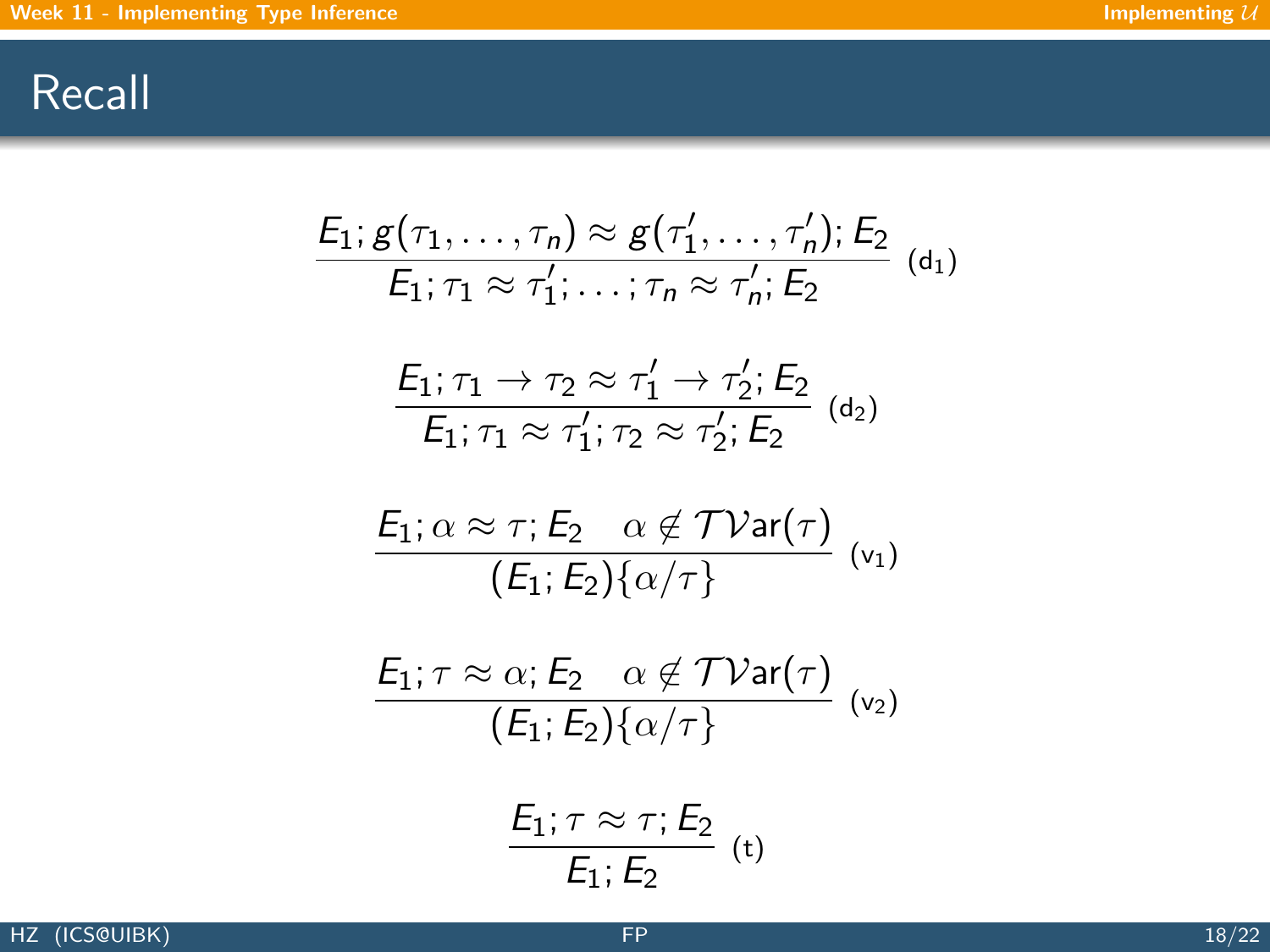## Data Structures

### Input

unification problem type  $up = (typ * typ)$  list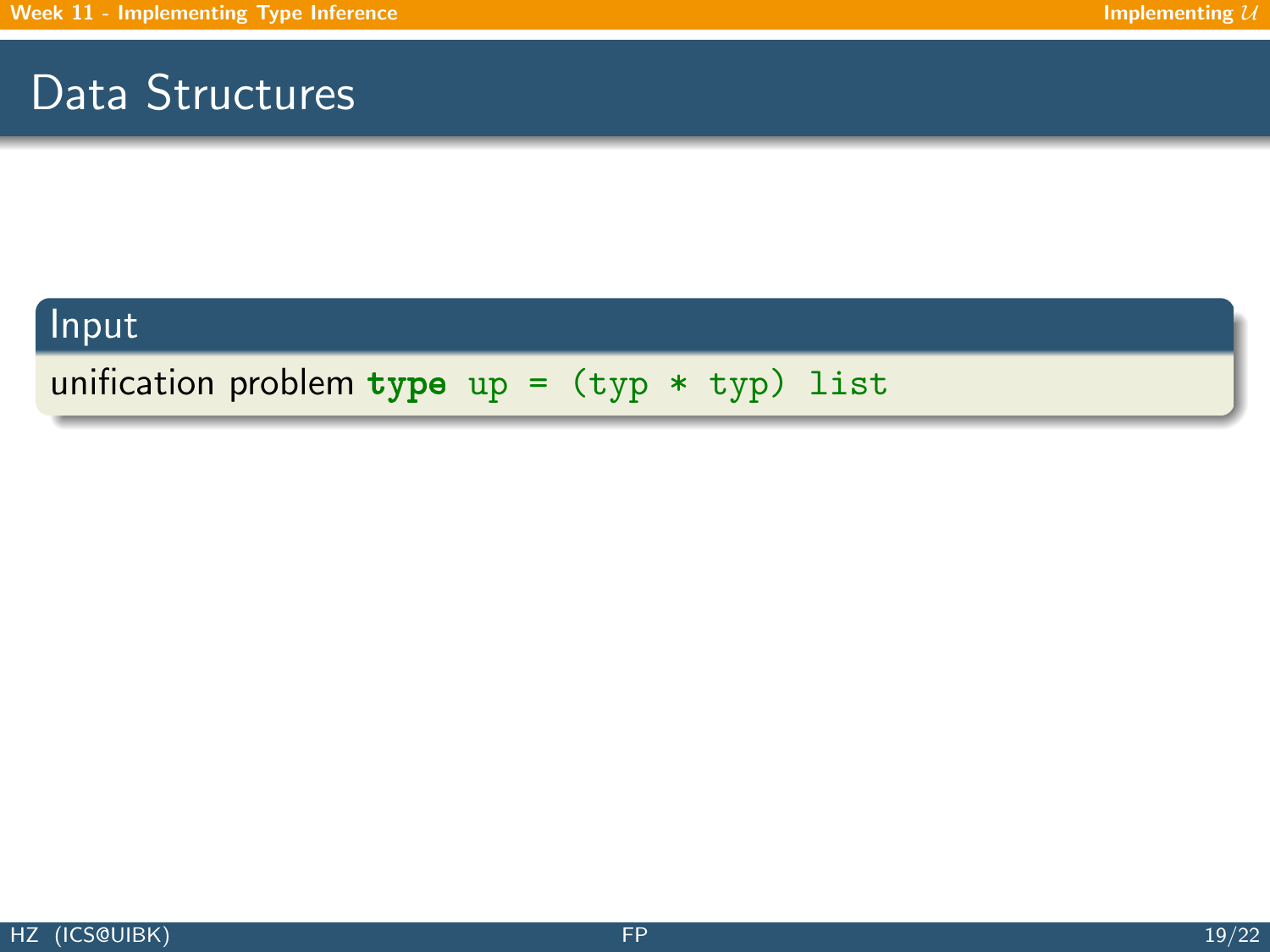## Data Structures

#### Input

unification problem type  $up = (typ * typ)$  list

## Output

substitution type sub =  $(int * typ)$  list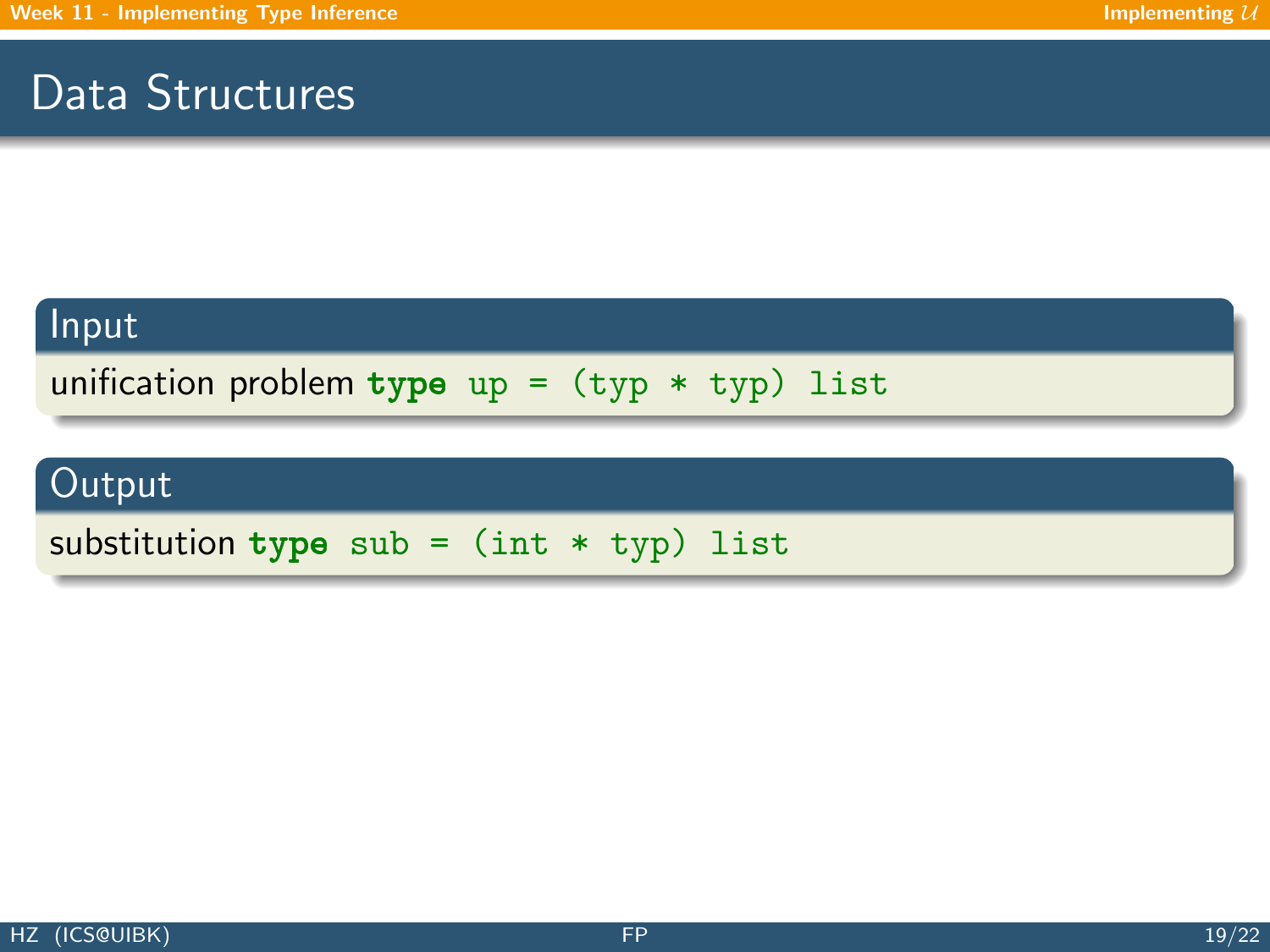## Data Structures

#### Input

unification problem type  $up = (typ * typ)$  list

## Output

substitution type sub =  $(int * typ)$  list

### Function

unify :  $up \rightarrow sub$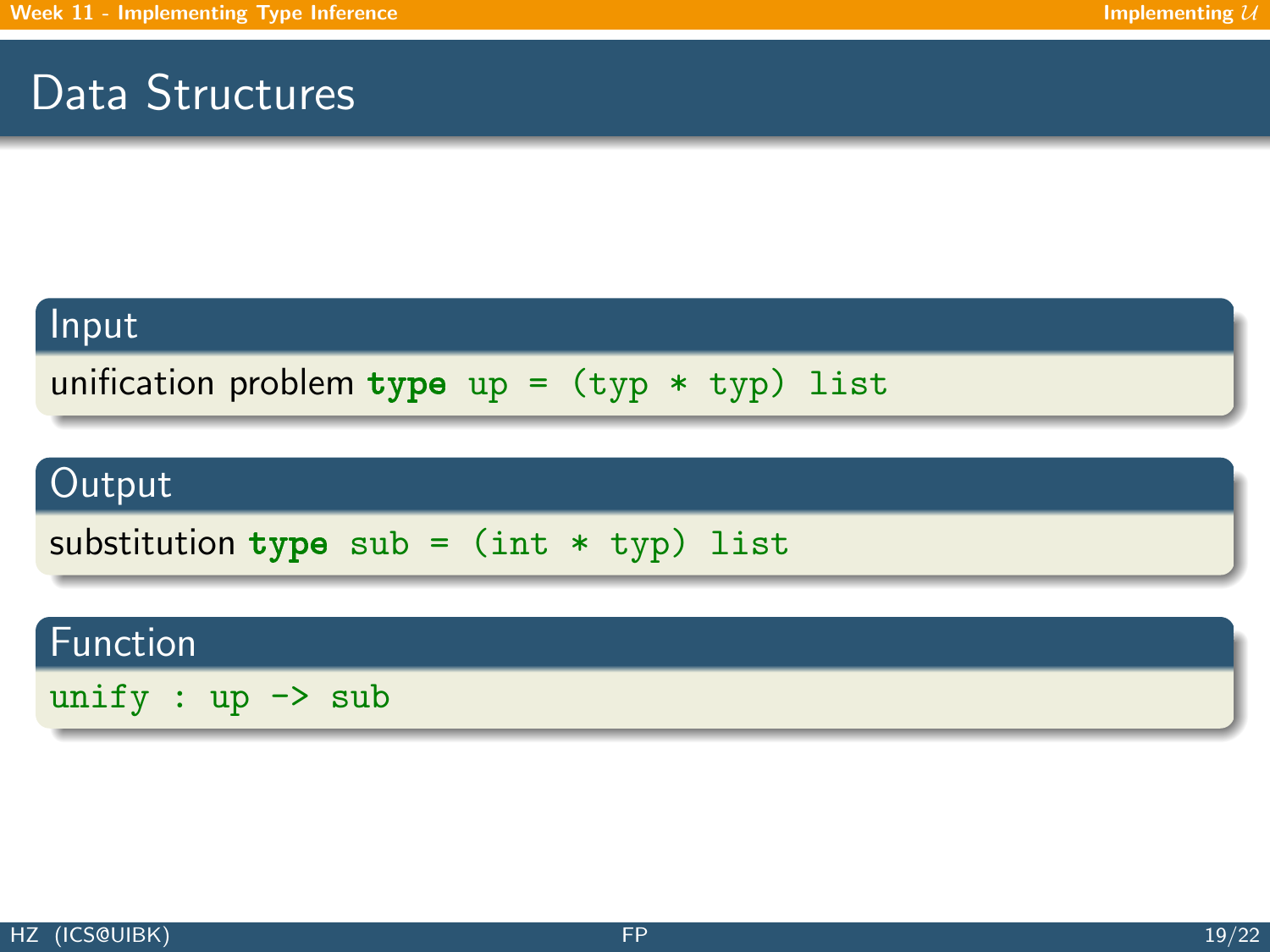```
let unify eqs =
 let rec unify s = function
  \| \| \rightarrow s
  | eq::eqs \rightarrowlet (e, s') = step eq in
   let eqs' = Lst.map (fun(1,r) \rightarrow (sub s' 1,sub s' r)) eqs in
   unify (s' \iff s) (e @ eqs')
 in
 unify [] eqs
let (\langle * \rangle) sub2 sub1 = (* sub2 after sub1 *)let d1 = dom \text{ sub1 in}Lst.map fun (a,t) \rightarrow (a, sub sub2 t) sub1
  \& Lst.filter (fun (a, ) -> not(Lst.mem a d1)) sub2
```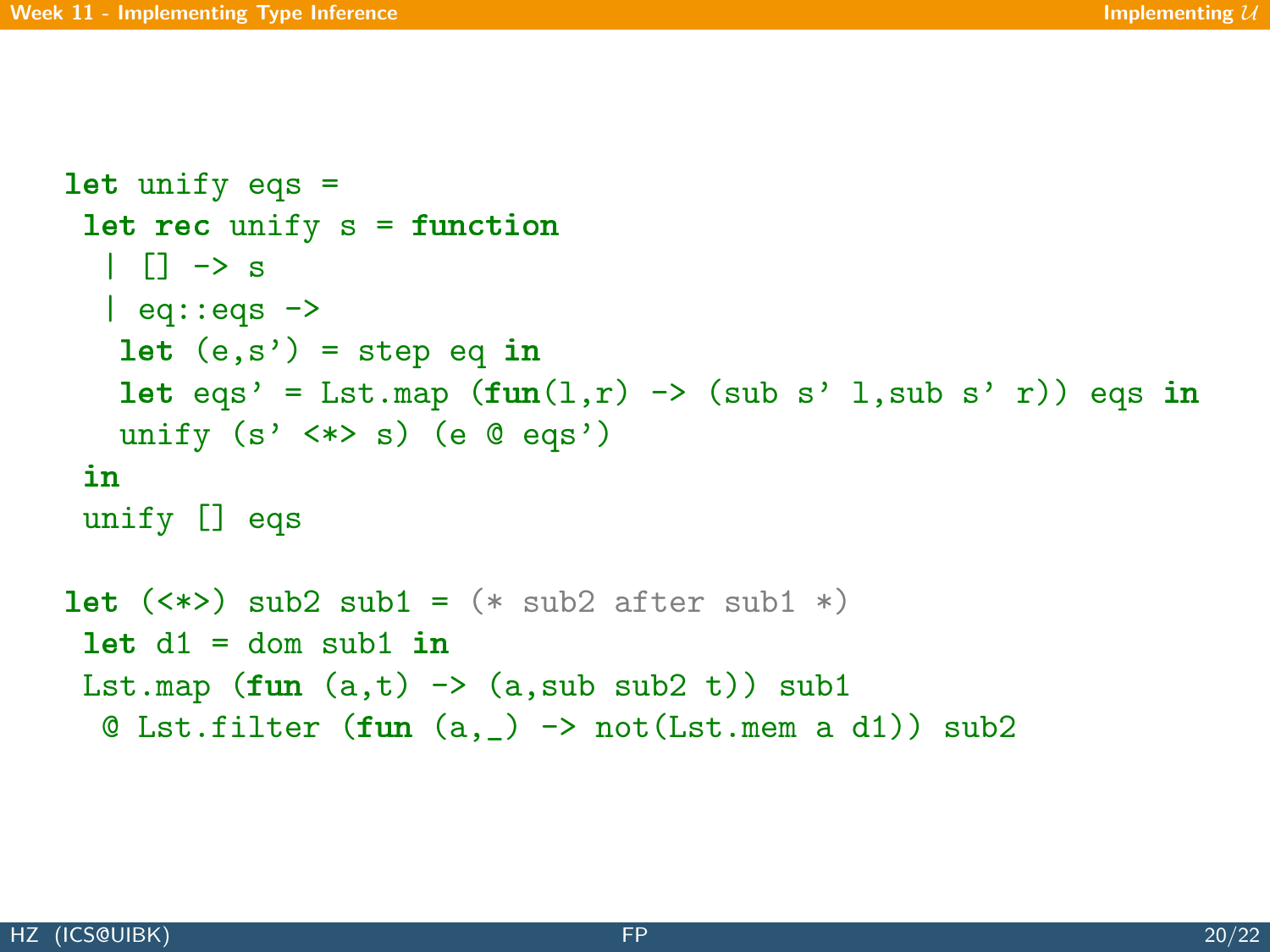```
let step = function
 |(s,t) when s = t \rightarrow ([1,1])
 | (TVar a,t) | (t, TVar a) ->
  if St.mem a (tvars t) then failwith "occur check!"
                              else (\lceil \cdot, \lceil (a,t) \rceil)|\text{TFun}(s1,t1),\text{TFun}(s2,t2)) \rightarrow ([(s1,s2);(t1,t2)],[]| (TCon(g,ss),TCon(h,ts)) \rightarrowif g = h then (Lst.zip ss ts, [])
             else failwith("mismatch:\frac{1}{10}"<sup>o</sup>(Strng.to_string g)
                               \gamma'' vs. \gamma'' (Strng.to_string h)\gamma''")
```